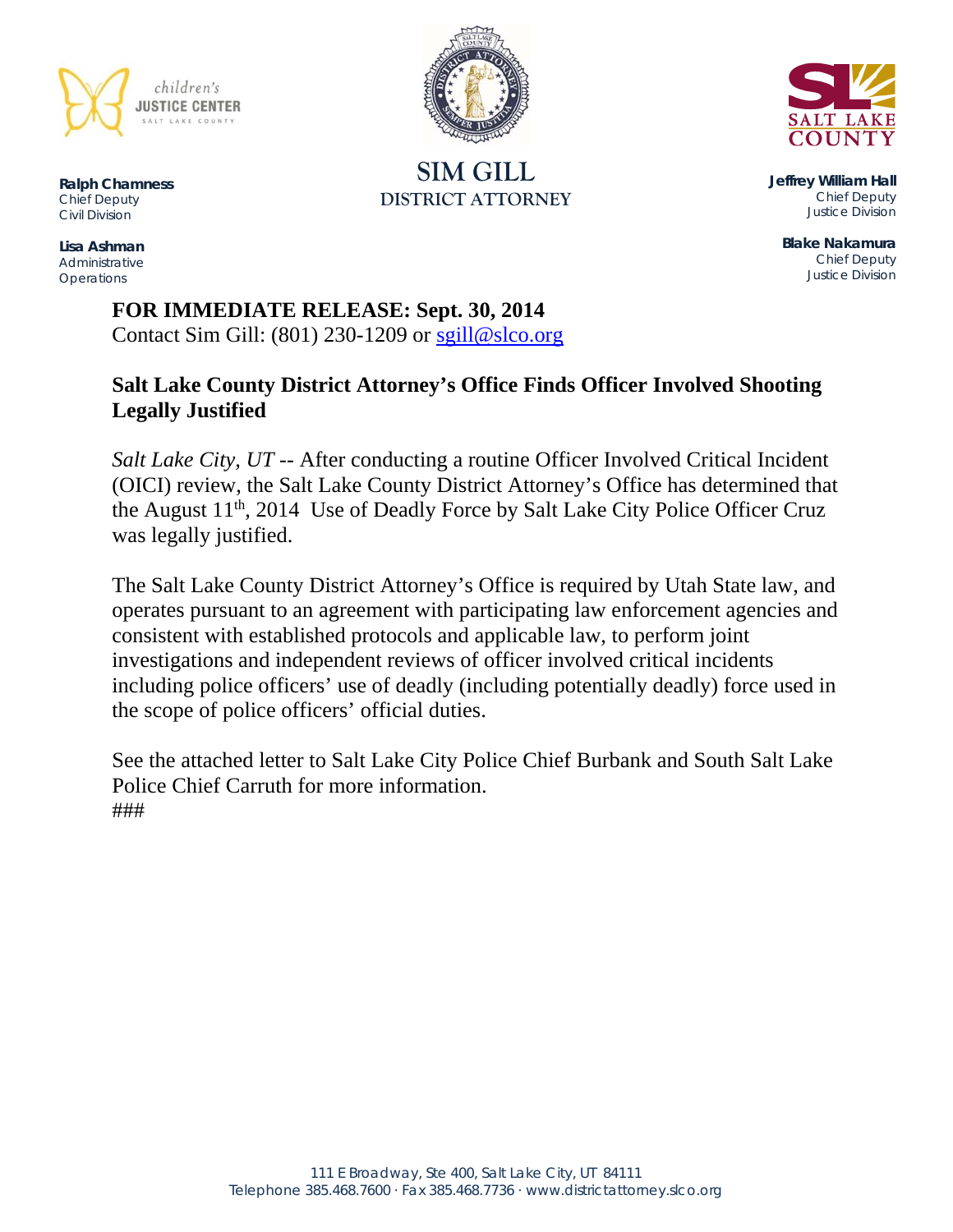



**SIM GILL DISTRICT ATTORNEY**

**Jeffrey William Hall** *Chief Deputy Justice Division*

**Blake Nakamura** *Chief Deputy Justice Division*

Chief Jack D. Carruth South Salt Lake Police Department 2835 S. Main St. South Salt Lake City, UT 84116

Chief Chris Burbank Salt Lake City Police Department PO Box 145497 Salt Lake City, UT 84114

September 29, 2014

| RE:                    | Salt Lake City Police Officer Bron Cruz's Use of Deadly Force |
|------------------------|---------------------------------------------------------------|
| Incident Location:     | 2102 South State Street, South Salt Lake City, UT             |
| Incident Date:         | August 11, 2014                                               |
| <b>SSLPD Case No.:</b> | #14G005281                                                    |
| <b>SLCPD Case No.:</b> | #14-137439                                                    |
| Our Case No.:          | #2014-1854                                                    |

Dear Chief Carruth and Chief Burbank:

The Salt Lake County District Attorney's Office ("D.A.'s Office") operates under Utah State law and pursuant to an agreement between the D.A.'s Office and participating law enforcement agencies to perform joint investigations and independent reviews of officer involved critical incidents ("OICI") including police officers' use of deadly force while in the scope of their official duties. Pursuant to the agreement between the D.A.'s Office and participating law enforcement agencies, the D.A.'s Office has reviewed the above referenced matter to determine whether, and if so why, this OICI was "justified" under Utah State law. As outlined more fully below, the D.A.'s Office determined Officer Cruz's use of deadly force was "justified."

On August 11, 2014, Salt Lake City Police (SLCPD) Officer Bron Cruz responded with two other SLCPD officers to the 7-11 at the intersection of 2100 South and State Street in South Salt Lake City, UT. The officers were dispatched on a "man with a gun" call. The officers saw three males matching the description of those who reportedly were recently flashing a gun.

**Ralph Chamness**  *Chief Deputy Civil Division*

**Lisa Ashman** *Administrative Operations*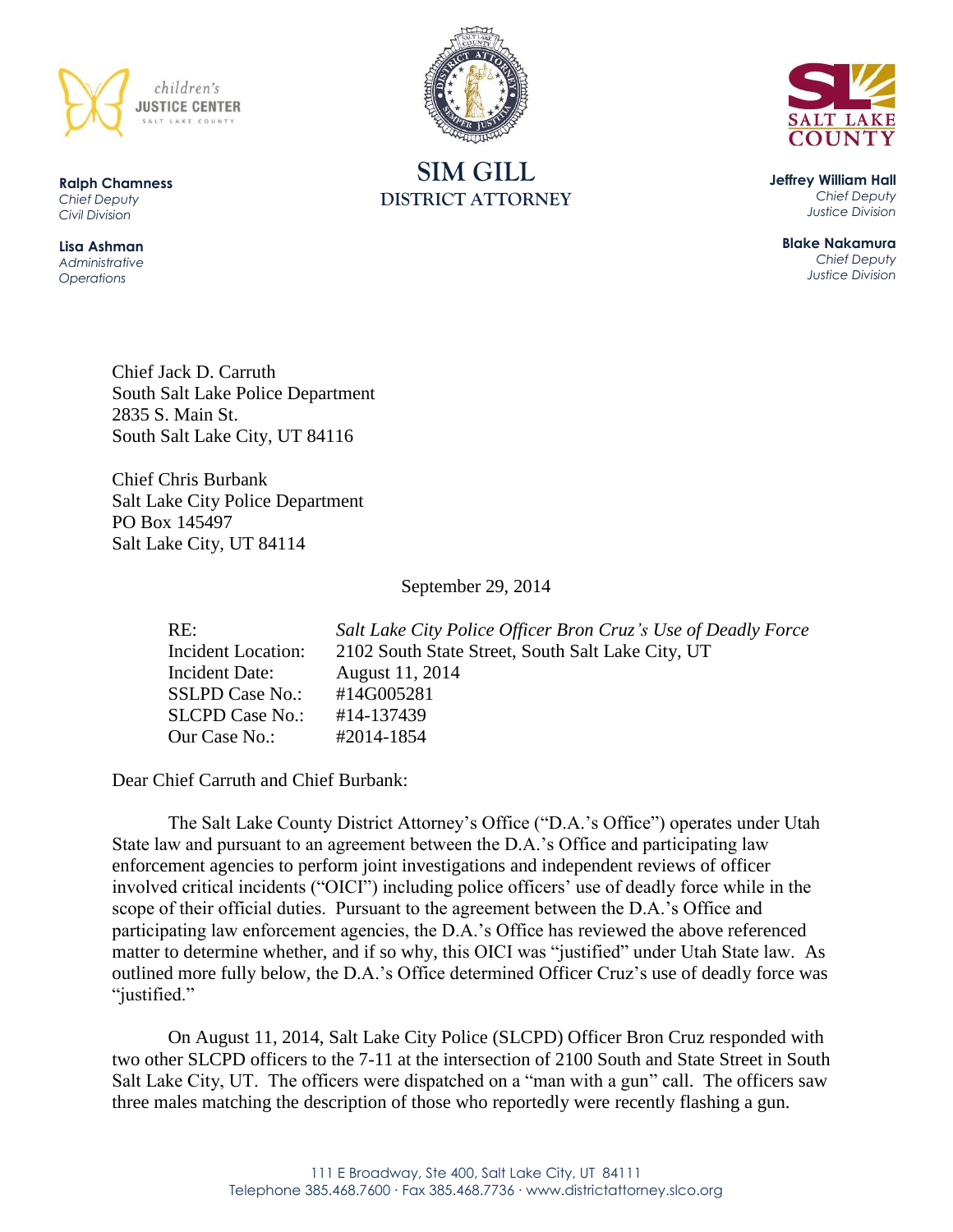When contacted by officers, two of the males immediately complied with officers' commands to stop and show their hands. One male, Dillon Taylor, did not stop or show his hands. Dillon walked away from officers and placed both hands inside his waistband. As Dillon quickly withdrew his hands from inside his waistband, Officer Cruz fired twice, killing Dillon.

# **LEGAL CONSIDERATIONS**

#### 1. *Utah State Code*

As part of our review of the OICI and "justification" determination related thereto, the D.A.'s Office relied in part upon the following statutory provisions for the legal analysis:

## **76-2-401. Justification as defense -- When allowed**.

(1) Conduct which is justified is a defense to prosecution for any offense based on the conduct. The defense of justification may be claimed:

(a) when the actor's conduct is in defense of persons or property under the circumstances described in Sections 76-2-402 through 76-2-406 of this part;

(b) when the actor's conduct is reasonable and in fulfillment of his duties as a governmental officer or employee;

…

### **76-2-404. Peace officer's use of deadly force.**

(1) A peace officer, or any person acting by his command in his aid and assistance, is justified in using deadly force when:

(a) the officer is acting in obedience to and in accordance with the judgment of a competent court in executing a penalty of death under Subsection 77-18-5.5(3) or (4);

(b) effecting an arrest or preventing an escape from custody following an arrest, where the officer reasonably believes that deadly force is necessary to prevent the arrest from being defeated by escape; and

(i) the officer has probable cause to believe that the suspect has committed a felony offense involving the infliction or threatened infliction of death or serious bodily injury; or

(ii) the officer has probable cause to believe the suspect poses a threat of death or serious bodily injury to the officer or to others if apprehension is delayed; or

(c) the officer reasonably believes that the use of deadly force is necessary to prevent death or serious bodily injury to the officer or another person.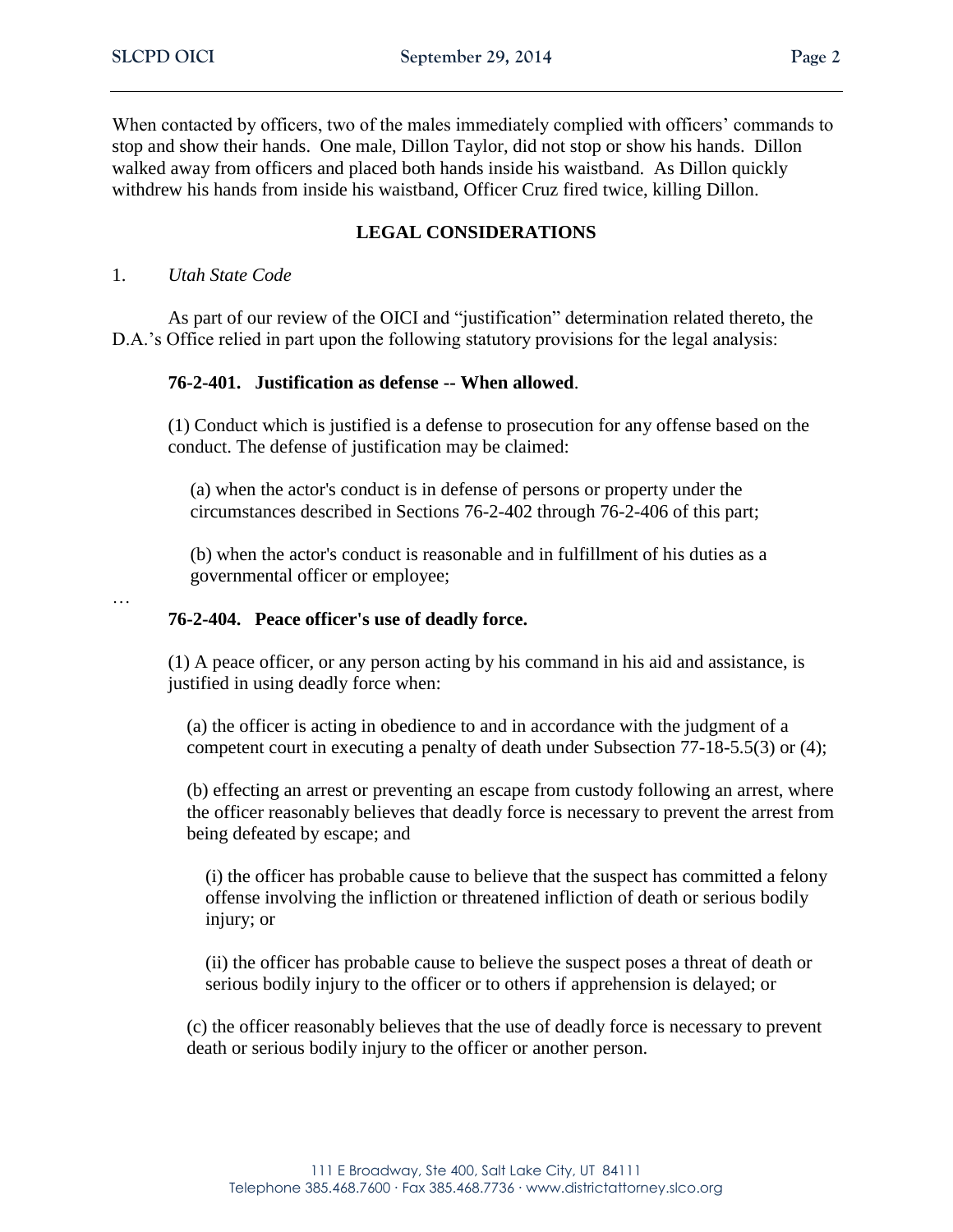# 2. *Use of Deadly Force and* "*Justification as Defense" in Utah*

The use of deadly force that results in a person's death falls within the statutory obligation imposed on the District Attorney to determine whether a decent died by unlawful means.<sup>1</sup> The District Attorney also determines whether acts causing a person's death warrant prosecution. A District Attorney determination considers whether a person who caused the death of another nevertheless has a legal defense to prosecution. If a person who caused the death of another has a legal defense to ostensible criminal charges related thereto, no charges can be brought against that person.

One legal defense to potential criminal charges available to police officers who used deadly force and caused the death of a person is the legal defense of "justification." This legal defense is found in Utah State Code set forth above and operates in conjunction with other legal authority.

A person's use of deadly force (including but not limited to use of deadly force by peace officers) is "justified" when the use of deadly force conformed to the statutes referenced above. Persons may lawfully defend themselves under circumstances outlined by law, and are afforded the legal defense of "justification" for the lawful use of deadly force in accordance with statutes. Utah Code Ann. 76-2-402 states that a "person is justified in threatening or using force against another when and to the extent that the person reasonably believes that force or a threat of force is necessary to defend the person or a third person against another person's imminent use of unlawful force." *Id.* This section also states: "A person is justified in using force intended or likely to cause death or serious bodily injury only if the person reasonably believes that force is necessary to prevent death or serious bodily injury to the person or a third person as a result of another person's imminent use of unlawful force, or to prevent the commission of a forcible felony<sup>2</sup>." *Id.* 

In addition to the use of deadly force in defense of self or others, a peace officer's use of deadly force is "justified" when:

> "effecting an arrest or preventing an escape from custody following an arrest, where the officer reasonably believes that deadly force is necessary to prevent the arrest from being defeated by escape; and the officer has probable cause to believe that the suspect has committed a felony offense involving the infliction or threatened infliction of death or serious bodily injury; or the officer has probable

<sup>1</sup> **U.C.A. 26-4-21**. **Authority of county attorney or district attorney to subpoena witnesses and compel testimony--Determination if decedent died by unlawful means.**

… (2) Upon review of all facts and testimony taken concerning the death of a person, the district attorney or county attorney having criminal jurisdiction shall determine if the decedent died by unlawful means and shall also determine if criminal prosecution shall be instituted.

<sup>2</sup> **U.C.A. 76-2-402(4)(a)**: "For purposes of this section, a forcible felony includes aggravated assault, mayhem, aggravated murder, murder, manslaughter, kidnapping, and aggravated kidnapping, rape, forcible sodomy, rape of a child, object rape, object rape of a child, sexual abuse of a child, aggravated sexual abuse of a child, and aggravated sexual assault as defined in Title 76, Chapter 5, Offenses Against the Person, and arson, robbery, and burglary as defined in Title 76, Chapter 6, Offenses Against Property."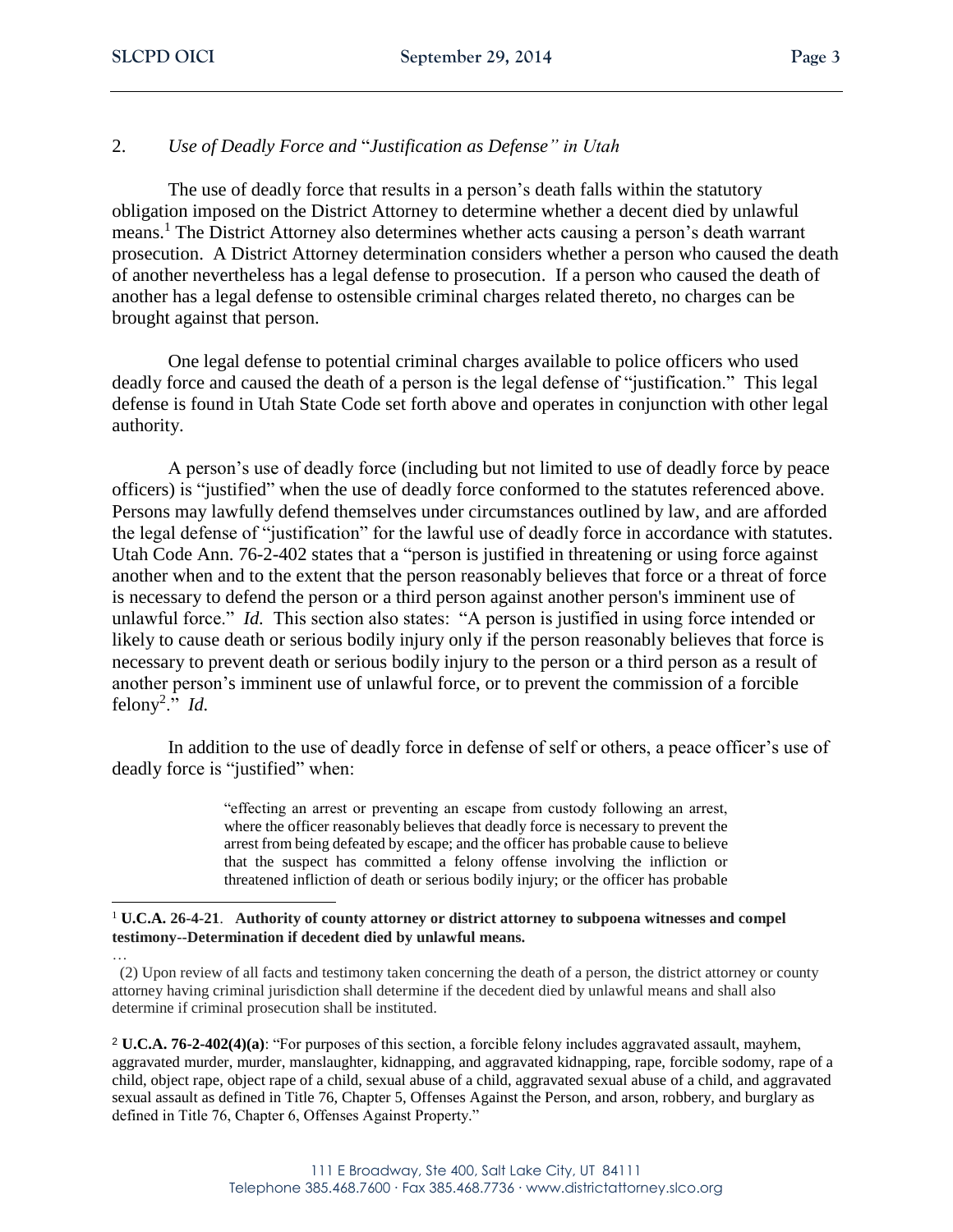cause to believe the suspect poses a threat of death or serious bodily injury to the officer or to others if apprehension is delayed; or the officer reasonably believes that the use of deadly force is necessary to prevent death or serious bodily injury to the officer or another person." U.C.A. 76-2-404.

In essence, the analysis for the use of deadly force to prevent death or serious bodily injury (whether by individuals or peace officers) turns on similar elements. Use of deadly force by *individuals*: "A person is justified in using force intended or likely to cause death or serious bodily injury only if the person reasonably believes that force is necessary to prevent death or serious bodily injury to the person or a third person as a result of another person's imminent use of unlawful force" U.C.A. 76-2-402(1)(a),(b). Use of deadly force by *peace officers*: "the officer reasonably believes that the use of deadly force is necessary to prevent death or serious bodily injury to the officer or another person," or to effect an arrest under circumstances set forth in law. See, U.C.A. 76-2-404. A peace officer's use of deadly force is "justified" when that the officer "reasonably believes" that the use of deadly force is "necessary to prevent" the threat of "death or serious bodily injury."

This OICI investigation and our review that followed was conducted in accordance with an OICI investigation protocol previously established. The OICI investigation protocol strives to establish an investigation methodology and process that provides the District Attorney with the evidence needed to determine whether a police officer's use of deadly force conformed to the above referenced statutes. If the use of deadly force conformed to the statutes, the use of deadly force is "justified," and the legal defense of "justification" is available to the officer such that criminal charges cannot be filed against the officer and the criminal investigation into the actions of the officer is concluded.

If the use of deadly force does not conform to the statutes above, the use of deadly force may not be "justified," and the legal defense of "justification" may not be available to the officer. In other words, if the use of deadly force failed to conform to the statutes, the law does not afford the officer the legal defense of "justification." Further investigation may be needed to determine whether, and if so which criminal charges can and should be filed against the officer if any. Just because the legal defense of "justification" may not be available (because the use of deadly force did not conform to the statutes) does not therefore necessarily mean that criminal charges are warranted against the officer. For instance, the evidence available to the District Attorney may not support criminal charges, the case may not have a reasonable likelihood of success at trial, or other reasons may preclude a prosecution. Again, further investigation and consideration may be required to determine whether the use of deadly force warrants criminal charges.

The OICI protocol does not address the structure or organization of a criminal investigation into an officer's use of deadly force, nor does it address the District Attorney's prosecution screening and filing standards of criminal charges. The protocol also does not establish an investigation into police department policy violations, tactical decisions, excessive force claims, civil liability or other ways to ostensibly measure the propriety of an officer's use of deadly force. The OICI investigation protocol only strives to establish an investigation methodology and process to determine whether the use of deadly force conformed to the statutes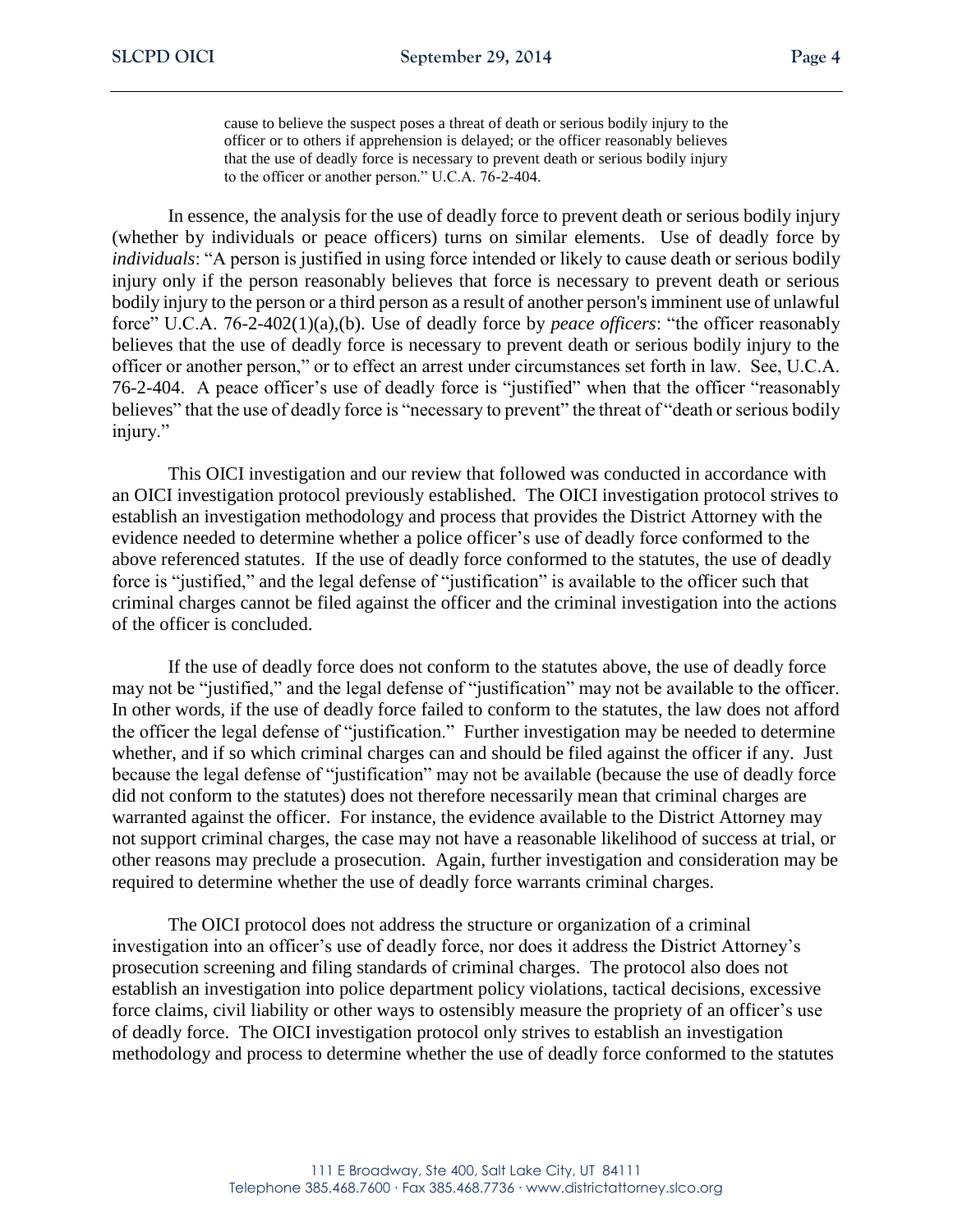set forth above in order to determine whether the use of force was legally defensible as "justified."

#### **FACTS**

Investigators from the South Salt Lake City Police Department and the D.A.'s Office jointly investigated the OICI. Facts developed during the investigation were presented to the D.A.'s Office, many of which are set forth below. Should additional or different facts subsequently come to light, the opinions and conclusions set forth herein may likewise be materially different.

## 1. *A 911 Caller Reports Men With a Gun*

On August 11, 2014, a caller phoned 911 to report her claim that three males were walking in the area of 1900 South and 200 East in Salt Lake City, UT. A transcript of the 911 phone call is attached as Appendix A. The 911 caller claimed that she had seen three males walking down the street and acting suspicious; she said it looked to her like the males were "looking for trouble." The caller described their physical appearance, including their clothing. The caller claimed that one of the men was "flashing" a gun while he walked down the street. The caller said that the three males were walking southbound on 200 East towards 2100 South.

A police dispatcher informed SLCPD patrol officers of the call and relayed the claim that that at least one of men was seen flashing a gun. SLCPD Officer Bron Cruz was on patrol in the area and acknowledged the call. Police dispatchers assigned the call to him. Because Officer Cruz was concerned about the claim of a gun, and knew that there were three potential suspects, Officer Cruz asked dispatch to send him backup patrol officers to assist him with the call. Shortly thereafter, SLCPD Officer Uppsen Downs and Officer Andrew Sylleloglu acknowledged that they were backing up Officer Cruz and traveling to his location.

## 2. *Police Officers Identify the Suspects*

Officer Cruz drove his marked patrol car to the area of State Street and 2100 South, which borders the cities of Salt Lake City and South Salt Lake City. When he arrived in the area, Officer Cruz saw three males matching the description dispatch sent out about the men who ostensibly had a gun. Because his backup officers had not yet arrived, Officer Cruz waited before engaging the men and watched as the men crossed State Street at 2100 South.

Officer Cruz said that as the three men crossed State Street, he saw them interact with a vehicle that had stopped for the red light on State Street. Officer Cruz said he saw the male in the white shirt (subsequently identified as Dillon Taylor) go to the driver's side of the vehicle and gesture. Officer Cruz said he could not tell whether Dillon was threatening or disturbing the driver. Officer Cruz said while Dillon was interacting with the driver, the other two males were "throwing their hands in the air, kinda making a big scene." Officer Cruz said the interaction lasted perhaps five to ten seconds, after which the males walked into the 7-11 convenience store at the intersection of State Street and 2100 South.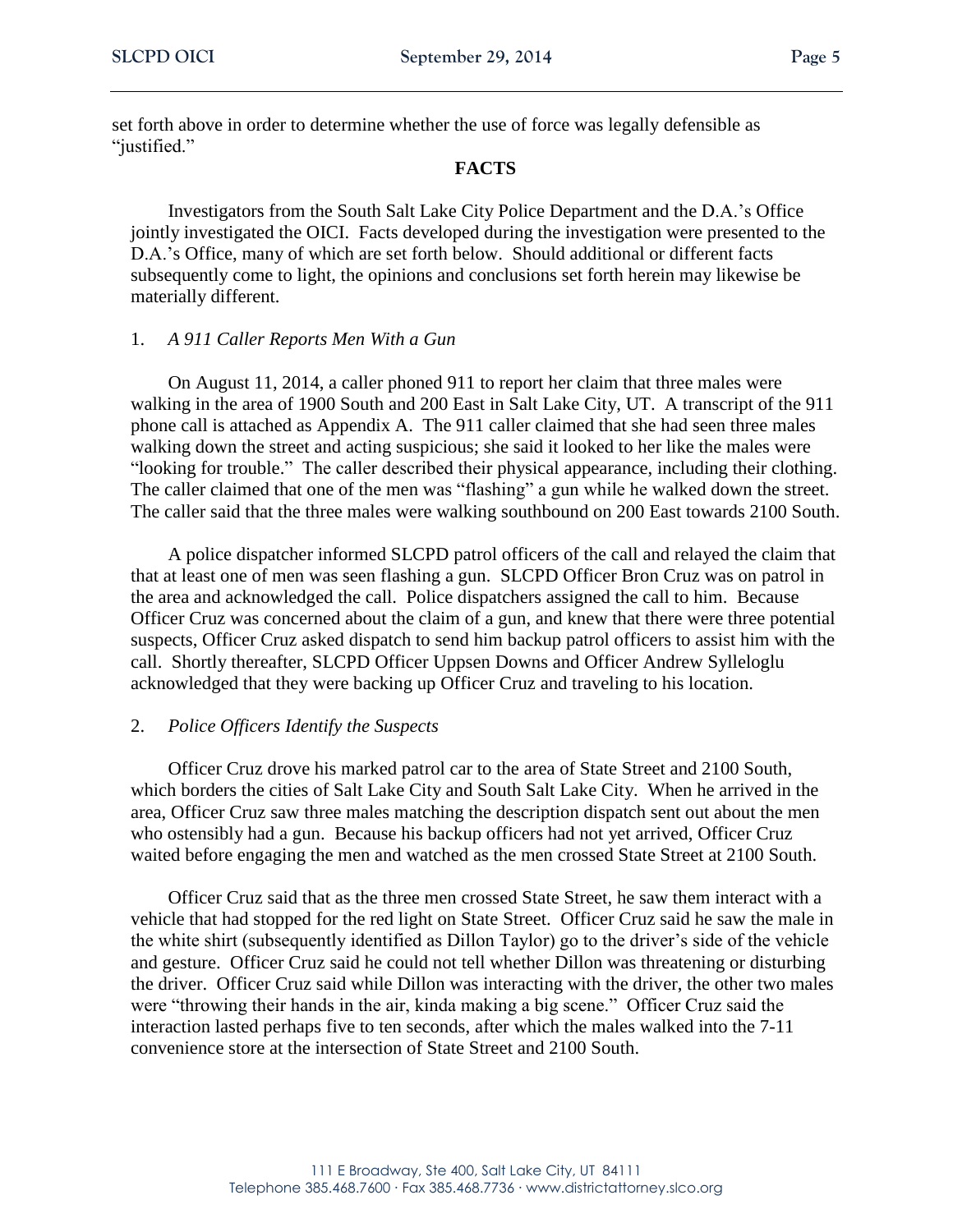Officer Cruz said that as the men walked into the 7-11, Officer Downs and Officer Sylleloglu arrived in the area. Officer Sylleloglu said he would stage in the area and the officers would wait for the men to leave the 7-11; officers felt that confronting the men inside the 7-11 was not wise due in part to the concern that one had a gun.

Officer Cruz saw the three men leaving the store. The officers drove their patrol cars to the 7-11 parking lot and arrived at about the same time the three men came out the door and walked into the parking lot. Each patrol car was marked as a police car and had the emergency overhead lights flashing. Each officer was in a patrol uniform and readily identifiable as a police officer.

The officers and the men encountered each other near the northeast corner of the 7-11. All three officers got out of their patrol cars and walked towards the men. Two males (subsequently identified as Jerrail Taylor, Dillon's brother and Adam Thayne, Dillon's cousin) immediately stopped walking and raised their hands. Dillon turned and walked away to the west. Officer Cruz and Officer Sylleloglu followed Dillon as he walked away. Officer Cruz was behind and following Dillon; Officer Sylleloglu was perpendicular to Dillon to the north.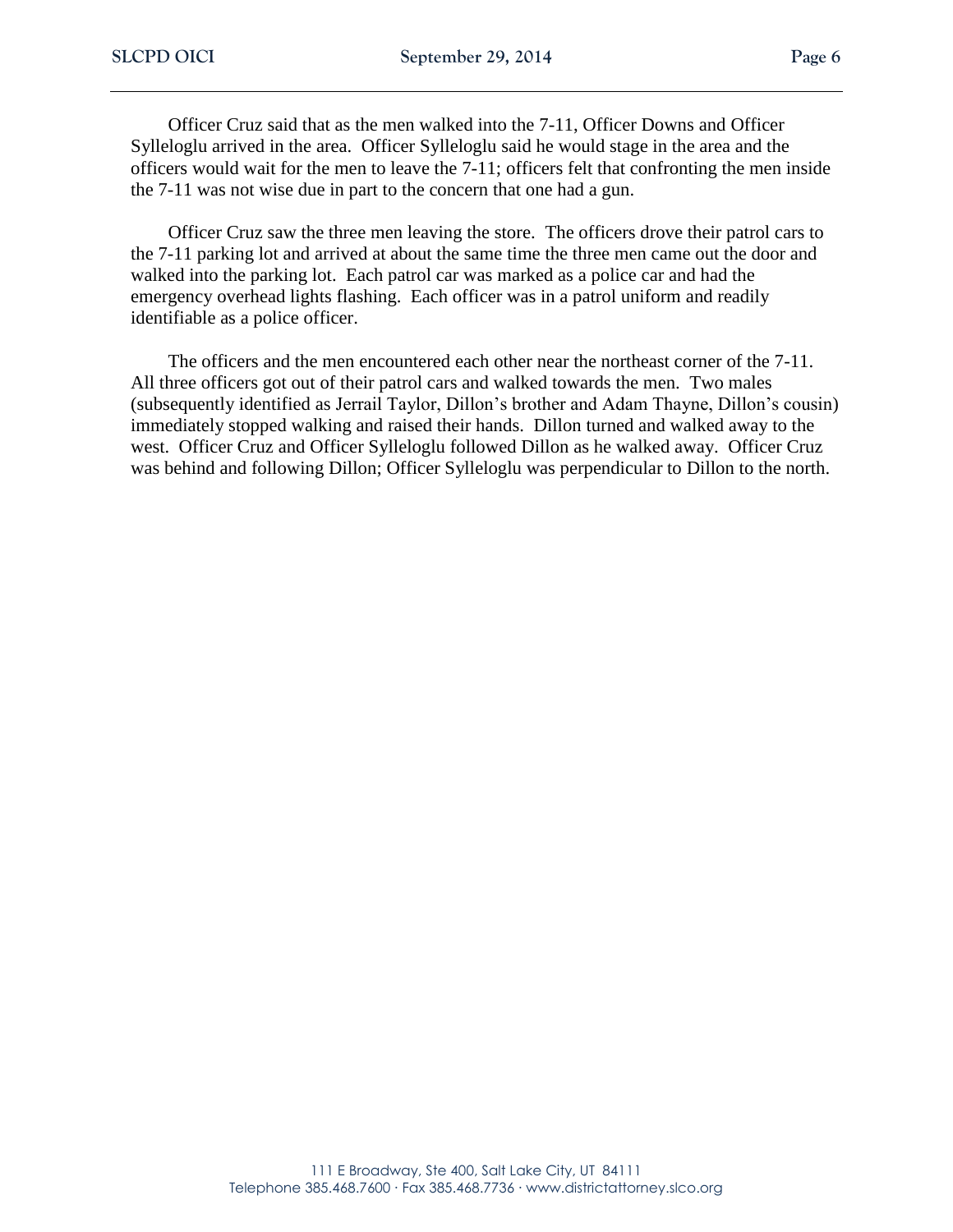# 3. *Dillon Taylor Does Not Comply with Officer's Commands*<sup>3</sup>

As Dillon and the two officers walked westbound, Officer Sylleloglu pointed his handgun directly at Dillon and repeatedly ordered Dillon to stop and to show his hands. Dillon looked directly at Officer Sylleloglu and continued walking westbound with both hands down the front of his waistband. Officer Sylleloglu said he could see what looked to him like Dillon reaching for something inside his pants. Officer Sylleloglu subsequently said he believed that Dillon was reaching for a gun.

As Dillon continued to walk away from the officers, both Officer Cruz and Officer Sylleloglu repeatedly ordered Dillon to stop. He did not. Dillon walked away with his back to Officer Cruz; Officer Cruz said he saw Dillon put one hand and then both hands in front of him and (to what appeared to Officer Cruz from his vantage point) down the front of his waistband. Officer Cruz repeatedly ordered Dillon to show his hands. Dillon did not comply

<sup>3</sup> OICI protocol investigators could not conclusively explain Dillon's behavior or why he failed to comply with officers' commands in the manner he did. Investigators founds two Facebook posts on Dillon's Facebook page. They read:



 $\overline{a}$ 

SHITS GETTING HEATED EVERYWHERE, I feel my time is coming soon, my nightmears are telling me. im gonna have warrnts out for my arrest soon. ALL my family has turned and snitched on me. ill die before I go do a lot of time in a cell. im trying to strive and live but Im done I litterly cant stand breathing and dealing with shit. I feel like god cant even save me on this one . at my fiancé house in delta my lovley sister and my fiancé saved me but this time coming its me and the demons im fighting



I finely realize I hit rock bottem. im homeless I havnt slept in two days, yesterday all I ate was a bag of chips and today a penute butter an jelly sanwitch. I cant go to my brothers witch I know he cares cuz of drama and got kicked out, I aint welcomed att any family members house or they call the cops. ill kick it with a friend until they go to bed and I have to leave. as I walk thrw this vally of shadow of death I am fearing evil. its about my time soon

Dillon's Facebook post mentions an arrest warrant, and OICI protocol investigators found that Dillon had an active arrest warrant issued for an alleged probation violation.

And, as noted elsewhere, Assistant Medical Examiner Erik A. Christensen post-mortem examination of Dillon's body revealed that Dillon's blood alcohol level was 0.18%.

Officer Cruz was not aware of this information at the time of the shooting and is not considered in our review of Officer Cruz's beliefs at the time he decided to use deadly force. However, possible explanations of Dillon's motives are relevant to offer some insight into perhaps why Dillon behaved the way he did during the encounter with the police. We acknowledge that other alternative, reasonable explanations for Dillon's behavior may explain his actions. However, Dillon's motives are not directly relevant for our determination, since we consider Officer Cruz's beliefs at the time of the incident.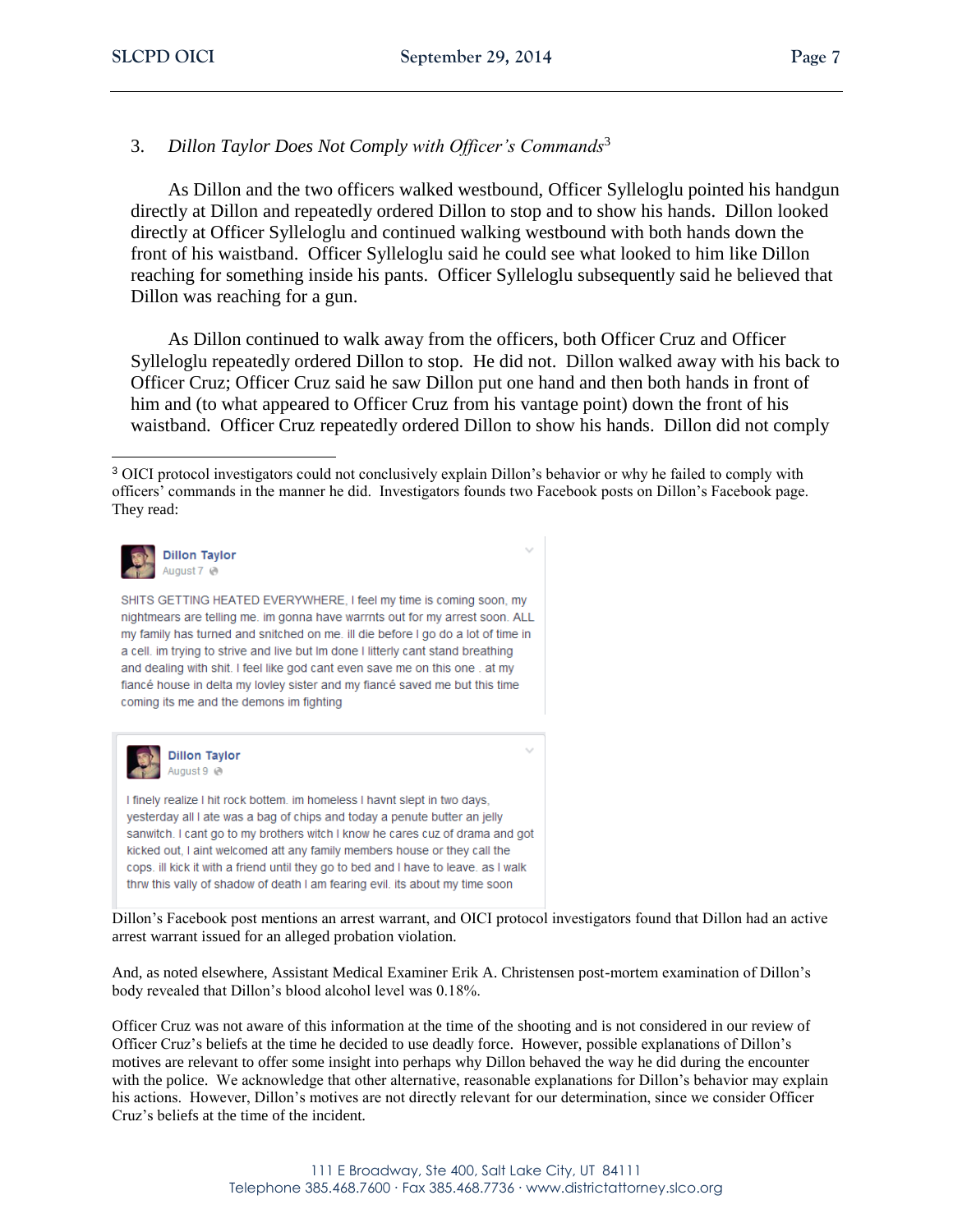with these commands, either. Instead, Dillon turned around and faced Officer Cruz and continued to walk away, now stepping backwards while facing Officer Cruz. Officer Cruz said he could now see that both of Dillon's hands were down into his waistband and could see Dillon moving his hands in what appeared to be an effort to obtain a gun in his pants.

Officer Cruz said he repeatedly ordered Dillon to show his hands. On Officer Cruz's body video camera, Dillon can be heard saying: "No, fool" or "Nah, fool." Very shortly thereafter, Dillon quickly raised his left hand from inside his waistband and lifted his shirt level with his left armpit. He quickly brought his right hand out, too, lower that his left. Within a fraction of a second later, Officer Cruz fired his handgun twice in very quick succession, hitting Dillon in the chest and abdomen.

Dillon immediately fell to the ground and landed on his chest, bleeding profusely. Officer Cruz secured Dillon's hands with handcuffs. Officer Cruz called "shots fired" over the radio and requested immediate medical attention for Dillon. Officer Cruz tried to provide live saving first aid, but Dillon expired from the gunshot wounds.

Officer Downs secured Jerrail Taylor and Adam Thayne and placed them in patrol cars while the scene was secured. SLCPD and SSLPD officers arrived to assist with the scene management and OICI protocol investigators were notified and responded to the scene.

#### 4. *OICI Scene Investigation*

OICI protocol investigators inspected the scene and collected evidence. Investigators also inspected police officers' weapons. Investigators found that Officer Cruz's handgun was down two rounds and his other magazines were full. Unified Police Department crime scene investigators<sup>4</sup> recovered two spent 9 mm cartridge casings and booked them into evidence. The two spent casings were consistent with the remaining ammunition found in Officer Cruz's handgun. Investigators found that Officer Downs' weapon and Officer Sylleloglu's weapon had not been fired during the incident.

OICI protocol investigators searched Dillon's body, clothing and immediate area around Dillon. Investigators did not find a weapon on or near Dillon or evidence that Dillon had a weapon when he was shot.

## 5. *Witness Statements*

OICI protocol investigators interviewed Officer Cruz about the incident. Relevant portions of the interview are included in Appendix B. As set forth in more detail in his interview, Officer Cruz explained that he believed Dillon was reaching for a gun and was going to shoot Officer Cruz and the other officers when Dillon quickly drew his hands from his waistband.

<sup>4</sup> Unified Police Department crime scene technicians' assistance was requested by South Salt Lake Police Department.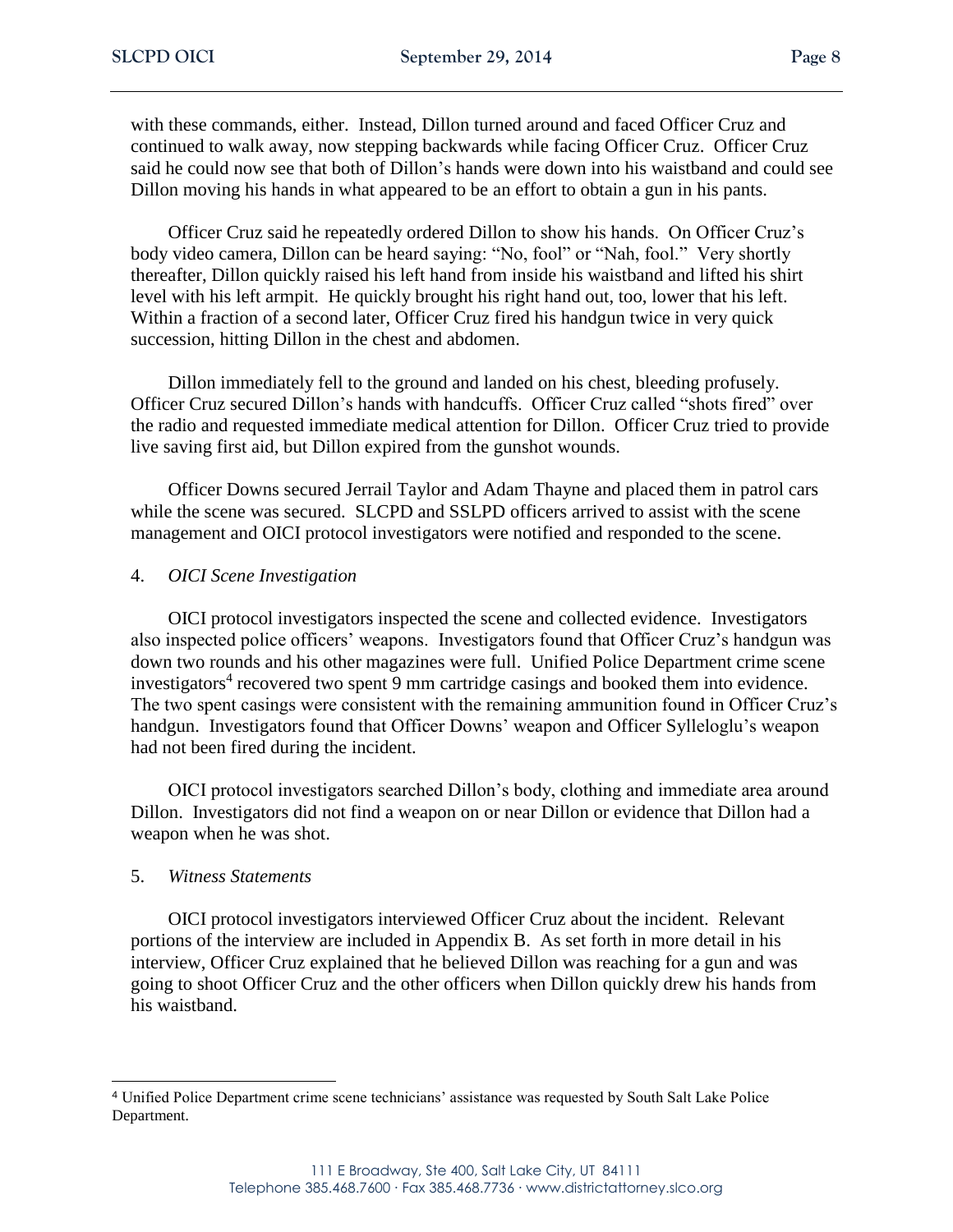OICI protocol investigators interviewed Officer Sylleloglu about the incident. Officer Sylleloglu said he saw Dillon walking away from the 7-11. Officer Sylleloglu said he ordered Dillon to stop several times. Officer Sylleloglu said Dillon did not stop but looked right at Officer Sylleloglu and continued walking away. Officer Sylleloglu said he saw Dillon reaching into his waistband and heard Dillon verbally taunting officers as he walked away. Officer Sylleloglu said he believed Dillon was reaching for and going to quickly produce a gun. Officer Sylleloglu said he would have shot Dillon had Officer Cruz not done so because he believed that Dillon presented an imminent threat of death or serious bodily injury to the officers.

OICI protocol investigators interviewed Officer Downs about the incident. Officer Downs said he saw Dillon with both hands down the front of his waistband. Officer Downs said he heard Officer Cruz and Officer Sylleloglu both shouting commands to Dillon. Officer Downs said he saw Dillon make a quick move like he was going for a weapon. Officer Downs said he heard gunshots but did not see who shot.

OICI protocol investigators interviewed Jerrail Taylor. Jerrail said that he, Dillon and Adam were at the 7-11 when police officers arrived. Jerrail said that he heard officers yelling commands to Dillon. Jerrail said that he believed Dillon heard the officers' commands. Jerrail said he thought Dillon was pulling up his pants when Dillon was shot. Jerrail said none of the three of them had a gun during or immediately before the incident.

OICI protocol investigators interviewed Adam Thayne. Adam said that he saw Dillon walking away from the police officers in front of the 7-11. Adam said he heard officers shouting commands at Dillon to stop. Adam said he heard gun shots and saw Dillon fall. Adam said he did not see who shot. Adam said that given Dillon's actions, Adam could see why officers thought Dillon had a gun.

Other witnesses were interviewed; however, none of the other interviewed witnesses saw the shooting. Some witnesses saw events following the shooting. Their statements were preserved by OICI protocol investigators.

## 6. *Video Recordings*

Officer Cruz was wearing an Axon Body Camera during the OICI. Officer Cruz activated the camera during the incident and the camera captured the events prior to, during and after the shooting. OICI protocol investigators inspected the video recording and the accompanying time code indicators embedded in the recording and found the video to be intact and authentic in that it appeared the video had not been tampered with or otherwise compromised.

Officer Sylleloglu was wearing an Axon Body Camera but did not activate it in time to record the shooting. Officer Downs was not wearing a camera. None of the patrol vehicles' dash cameras captured any of the incident.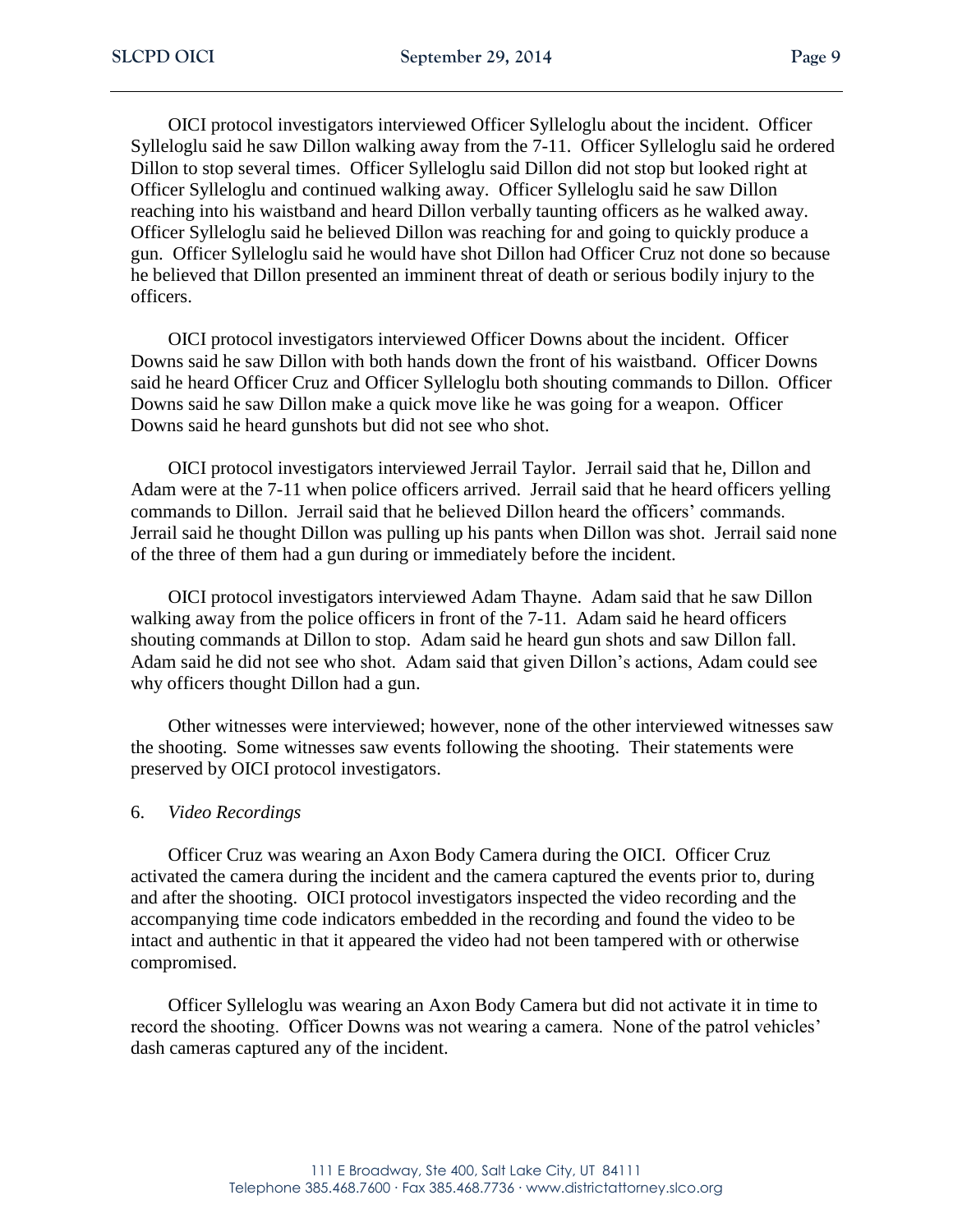OICI protocol investigators recovered the 7-11 store indoor surveillance camera recording and reviewed the relevant portions. The recording does not capture the shooting; video footage shows Dillon, Jerrail and Adam inside the 7-11 and them leaving the store. The recording also shows Jerrail and Adam reacting to the gun shots.

OICI protocol investigators canvassed the surrounding business and buildings in an effort to determine whether surveillance cameras captured the incident. Investigators did not find any other surveillance video of the incident.

#### 7. *Medical Examiner's Findings*

Dr. Erik D. Christensen, M.D., Assistant Medical Examiner performed an autopsy and forensic examination of Dillon Taylor's body. Dr. Christensen found that Dillon died from a penetrating gunshot wound to the chest and abdomen. Dr. Christensen noted that it appeared that two bullets hit Dillon; the bullet that hit Dillon's abdomen also appeared to have struck Dillon's left hand. This injury is consistent with Dillon's raised left hand when Officer Cruz fired.

Toxicology tested performed on Dillon's body showed his blood alcohol content at the time of his death was 0.18%. For reference, this blood alcohol level is more than twice the legal limit to operate a motor vehicle in the State of Utah.

#### **DISCUSSION**

## *1. Officer Cruz's Beliefs*.

Our review of whether Officer Cruz's use of deadly force was "justified" considered whether Officer Cruz "reasonably believe[d] that the use of deadly force [was] necessary to prevent death or serious bodily injury to the officer or another person." U.C.A. 76-2-404. To determine whether Officer Cruz's beliefs were reasonable, we considered those things Officer Cruz knew, believed, sensed, perceived, etc. at the time of the incident. Our review included a review of Officer Cruz's body camera which recorded the incident. Also, Officer Cruz recounted what he did and why in an interview about the shooting conducted by OICI protocol investigators. Relevant portions of his interview are included in Appendix B.

As Officer Cruz explained in his interview, dispatchers advised him of a report of men with a gun walking down the street. From the outset, Officer Cruz believed that at least one of the men he would encounter would be armed. And the 911 caller reported that one of the men was "flashing" or displaying the weapon. Officer Cruz was concerned for the safety of the public as well as the officers and himself in encountering these individuals.

Officer Cruz's concern about the gun was evident when he requested back up officers and waited for them to arrive. Officer Cruz's concern was heightened when he observed Dillon engage in an exchange with a driver on State Street, and saw Dillon's companions creating a ruckus.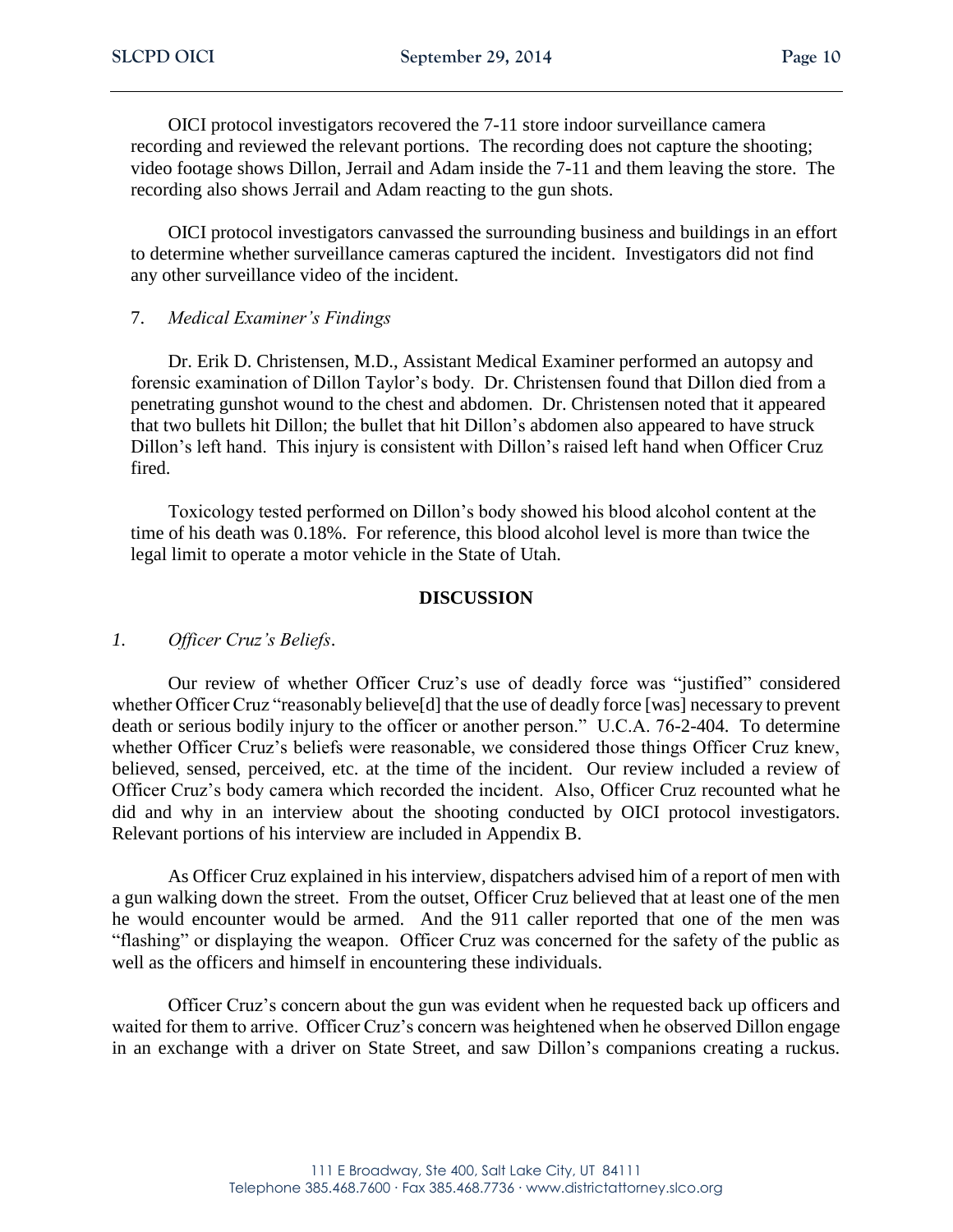Because of these concerns, Officer Cruz elected not to go into the 7-11 to confront the men but waited until they came outside.

Officer Cruz said that his concerns were heightened when Jerrail Taylor and Adam Thayne immediately raised their hands when officers first contacted them outside the 7-11. Officer Cruz explained that to him, their immediate compliance and raising their hands confirmed to Officer Cruz that a gun was indeed involved in the situation; Officer Cruz said that he interpreted their raised hands as an indication that neither of them had a gun. Officer Cruz said he therefore believed that Dillon had the gun.

Officer Cruz's belief that Dillon had a gun was reinforced by Dillon ignoring officers' commands and walking away. Officer Cruz explained that he was even more concerned that Dillon wasn't trying to run; Officer Cruz said he believed that Dillon was just trying to put some space or distance between him and the officers. Dillon's calm behavior worried Officer Cruz and reinforced to him that Dillon was about to take action against the officers.

Officer Cruz's concerns were compounded when Dillon's hands went down into the front of his waistband. Officer Cruz said that Dillon's hands disappeared and seemed to be reaching for something. Referring to Dillon's hands, Officer Cruz said: "They were just completely wrist-deep in his pants. He wasn't pulling up his pants. He wasn't in his pockets. He was completely wristdeep in his pants…." Dillon's actions confirmed to Officer Cruz that Dillon was armed. Officer Cruz said: "[H]e wasn't just hiding his hands. He was, he was digging at something. He was manipulating something. I knew there was a gun in those pants."

Reinforcing Officer Cruz's belief that Dillon had a gun was the look Officer Cruz said Dillon gave him. Officer Cruz said that Dillon looked at him with "complete, total defiance in his eyes." Officer Cruz said that Dillon's look of defiance added to Officer Cruz's belief that Dillon was reaching for a gun and trying to draw it from his waistband.

As Dillon quickly drew his hands from his waistband, Officer Cruz said: "I was scared to death. The last thought I had go through my mind when I pulled the trigger; and I'll never forget this. Was ah, was that "I was too late. I was too late." And because of that I was gonna get killed. Worse, my officer was gonna get killed."

# 2. *Dillon's Actions Created a Reasonable Belief that Deadly Force was Necessary*

When Officer Cruz first saw Dillon, Officer Cruz saw what he thought could be Dillon confronting a driver and Jerrail and Adam creating a ruckus.

From the moment Officer Cruz and the other officers encountered Dillon, Jerrail and Adam, Dillon's conduct was different from the others. Dillon's noncompliance drew officers' attention to him and caused them to respond to Dillon's behavior. And the way in which Dillon failed to comply with officers' commands reinforced Officer Cruz's belief that Dillon had a gun and was trying to get it out of his waistband to use it against the officers.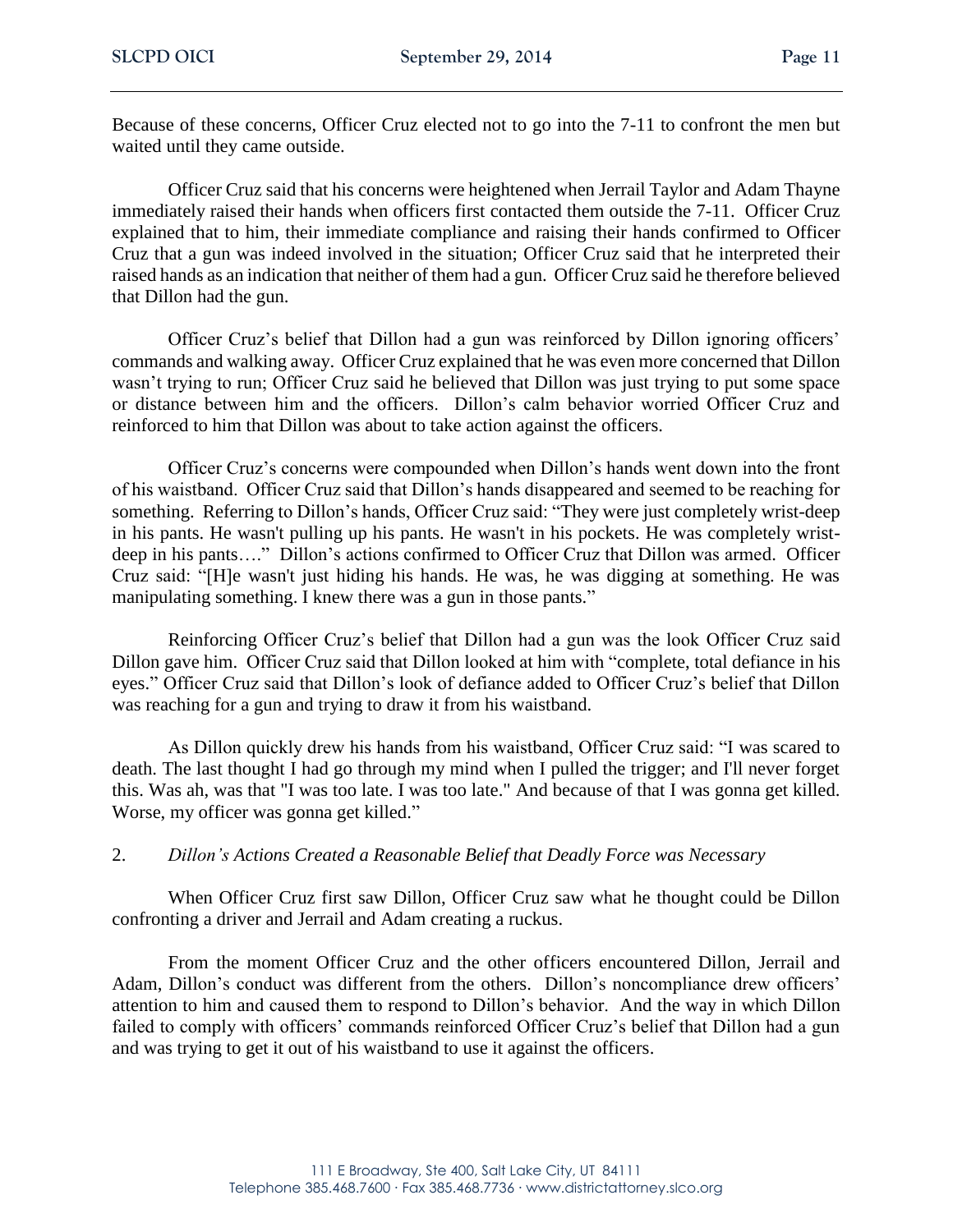As Dillon walked away from the officers, the officers wanted to stop Dillon and determine whether Dillon had a gun, whether he was a public safety threat, whether he was in violation of the law, etc. Rather than comply with officers' commands to stop and show his hands, Dillon continued to walk away and demonstrably and verbally refuse to comply. And Dillon's defied the officers' orders in spite of both officers pointing their weapons at Dillon. All of Dillon's acts to that point led officers to believe that deadly force may be necessary to defend themselves. Dillon's final act of quickly raising his left hand and shirt, and quickly withdrawing his right hand from his waistband reasonably caused Officer Cruz to use deadly force in defense of himself and others.

# **CONCLUSIONS**

As events unfolded, Officer Cruz's belief that Dillon Taylor was armed with a gun and intended to use it against the officers was reinforced by Dillon's actions and the acts of others. By the time Dillon drew his hands from his waistband, Officer Cruz's belief that Dillon was presenting a weapon (and that Dillon would use the weapon against the officers) was reasonable. As such, we conclude that Officer Cruz's use of deadly force was "justified" under Utah State law.

If you have any questions or concerns regarding the determination made in this case, or otherwise wish to discuss the matter, please feel free to contact our office to set up a personal meeting.

Very Truly Yours,

SIM GILL, Salt Lake County District Attorney

\_\_\_\_\_\_\_\_\_\_\_\_\_\_\_\_\_\_\_\_\_\_\_\_\_\_\_\_\_\_\_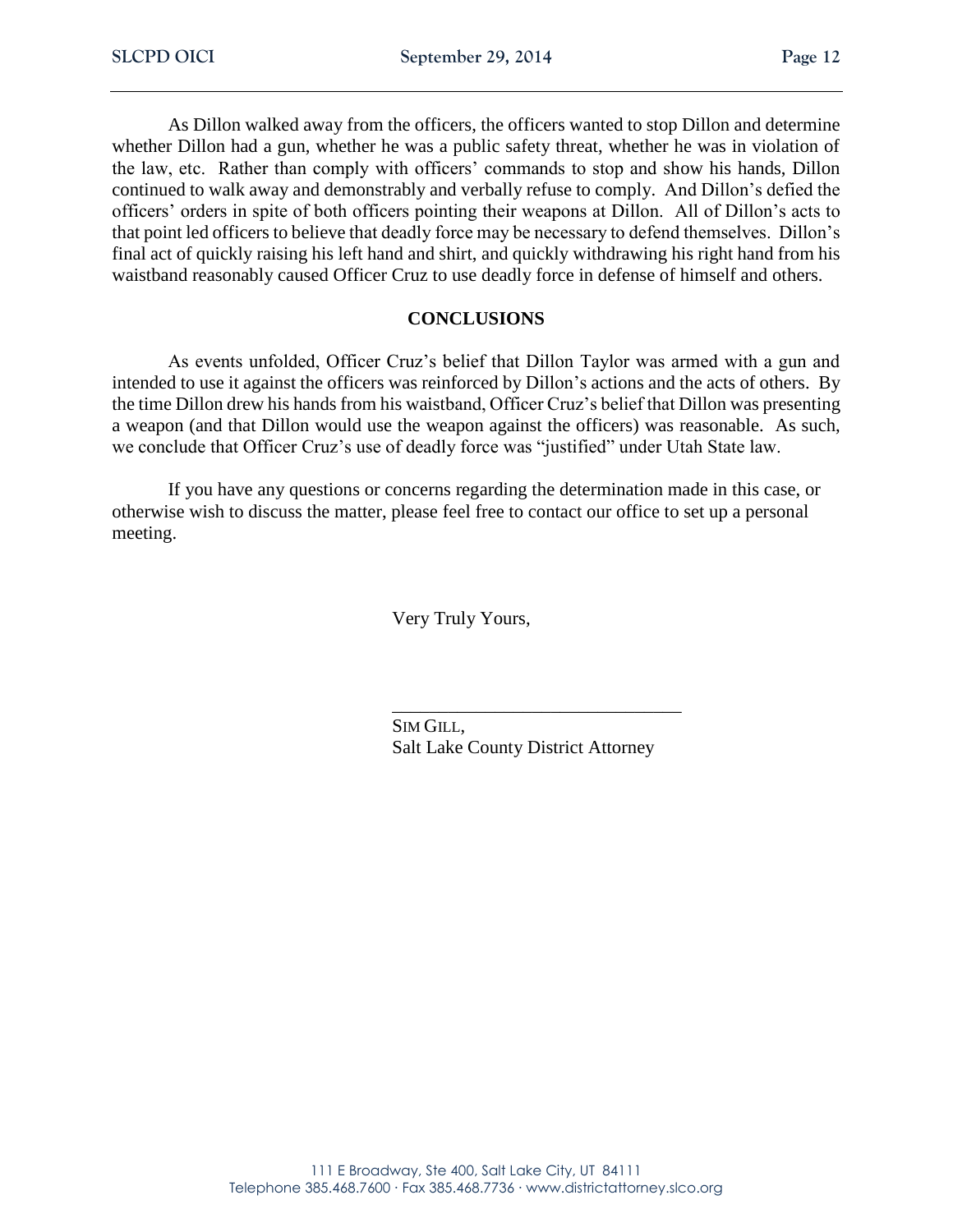# **APPENDIX A**

*911 call received on August 11, 2014 at approximately 7:00 p.m.*

- 911: "911, what's the address of your emergency?'
- CALLER: "[garbled] not sure if it's an emergency, lady; look, I just saw some gangbangers, they're walking up second east, they're almost to twenty first south. Um, the guy in the red hat has a gun. [garbled] red hat, dressed all in red…"
- 911: "[multiple voices] hold on, hold on; where are you right now? Cause you're almost to twenty first south?"
- CALLER: "I'm, I'm on, I'm on twenty, I'm on nineteenth south and second east but the guy flashed a gun [garbled] flashed a gun as he was walking by."
- 911: "Ok but you're on nineteenth south and what, what's the street you're on?"
- CALLER: "Second east. Two hundred east."
- 911: "Two hundred east, ok. And what's…"
- CALLER: "Ok, [unintelligible] are almost to twenty first south and second east, they're walking up the road."
- 911: "Ok what's the phone number you're calling from in case we're disconnected."
- CALLER: "Um, you know what? I don't wanna [unintelligible] they just walking in the road. I, they have weapons, they're looking for trouble. That's all I see, ok [unintelligible] [multiple voices] I'm just reporting it because it looks suspicious."
- 911: "Did he threaten you or anything like that or did he just flash it?"
- CALLER: "Yea, I just seen a gun as he walked by."
- 911: "Ok, but again did he make threats at you, did he threaten to shoot you or..."
- CALLER: "No, he did not threaten me in any way. I just saw it as he was walking by."
- 911: "Ok give me just one second. You said he's almost to twenty first south?"
- CALLER: "They're all basically at twenty fir…I'm watching them walk down the road. They're basic, they are basically at twenty first south and second—two hundred east."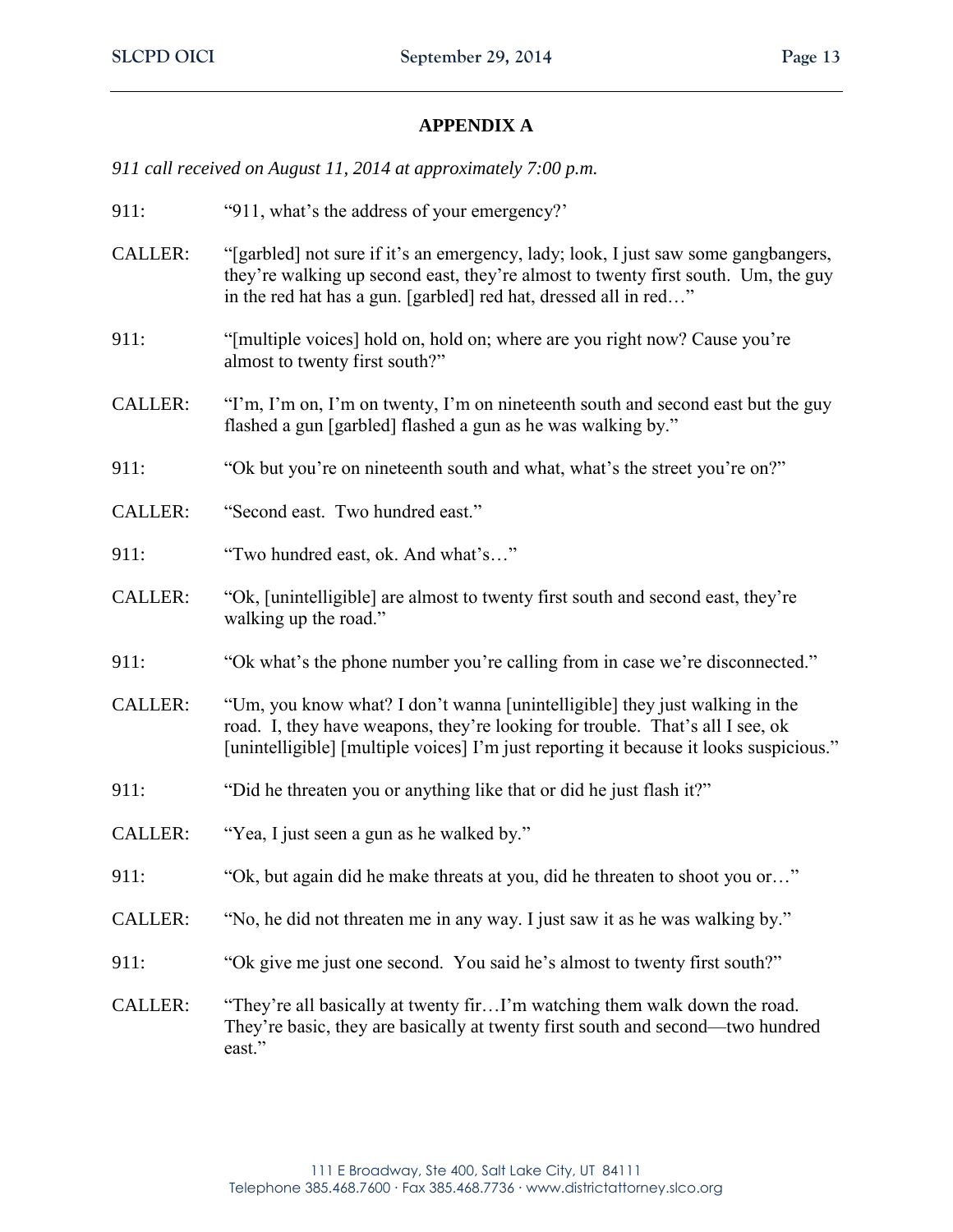- 911: "Ok, and when did this happen?"
- CALLER: "Uh, I'm, I'm watching them walk up the road, so, um, I don't know: three or four minutes ago? But they're obviously looking, looking for trouble, just the way they look. There are three of them, um…there's one in uh, that's all dressed in red, he's got a red baseball hat, there's another one [garbled]."
- 911: [multiple voices] "Ok hang on real quick, ... where was the weapon? Was it in his waistband, was it in his hand?"
- CALLER: "Uhh, waistband? [talking to another person] he, he pulled it out of his pocket."
- 911: "Ok, so where, where is it now?"
- CALLER: "Um, you know what, he's on twenty first south and second. [multiple voices]"
- 911: "Ok, I understand ... ok but I need to know where, where the weapon is. Where did he put the weapon? Did he put it back in his pocket?"
- CALLER: "It was in his pocket."
- 911: "Ok. Have shots been fired?"
- CALLER: "No."
- 911: "Ok, what direc…you said he was, what race was he: Hispanic, white, black?"
- CALLER: "Um, black? No, no, Mexican, right? Mexican [unintelligible], Mexican-American."
- 911: "Ok, about how old was he?"
- CALLER: "Ummm, twenty."
- 911: "Ok, he was wearing all red?"
- CALLER: "Yea, he's all in red, he's got a white baseball cap. Ok, white tee shirt, sorry. He's walking with two other, uh, um [unintelligible]."
- 911: "Ok, so he's wearing a white tee shirt, red pants? Or...?"
- CALLER: "Yea, white tee shirt, white pants and a white baseball hat. He's walking with another kid that's in a striped shirt… "
- 911: "Ok what race is he [multiple voices]?"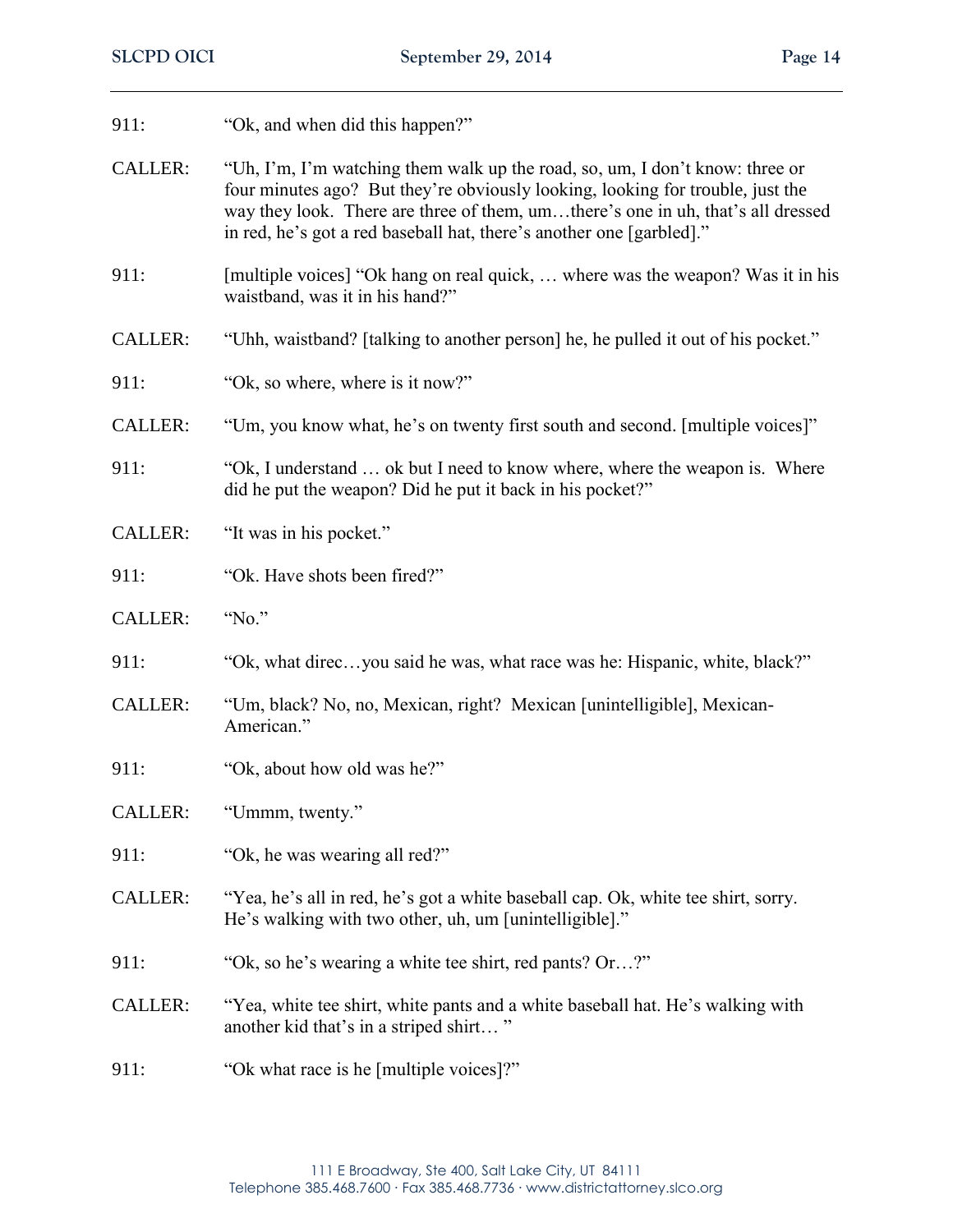| <b>CALLER:</b> | "They're all Mexican-American."                                                                                                                                                                           |
|----------------|-----------------------------------------------------------------------------------------------------------------------------------------------------------------------------------------------------------|
| 911:           | "Ok, the second one with a white shirt, a striped shirt what [unintelligible]                                                                                                                             |
| <b>CALLER:</b> | "Yea, ok, they just turned right towards State Street."                                                                                                                                                   |
| 911:           | "Ok about how old [multiple voices] striped shirt?"                                                                                                                                                       |
| <b>CALLER:</b> | "Uh they're all, uh, it's hard for me to guess, um, yea [unintelligible] twenty to<br>twenty-five."                                                                                                       |
| 911:           | "Ok are you or anyone else in immediate danger?"                                                                                                                                                          |
| <b>CALLER:</b> | "No, not. I just thought I had to report this. It looked suspicious."                                                                                                                                     |
| 911:           | "Ok, do not put yourself in danger, we'll have officers dispatched to check the<br>area as soon as possible. Just call us back immediately if anything changes, you<br>have any further information, ok?" |
| <b>CALLER:</b> | "Ok, thank you."                                                                                                                                                                                          |
| 911:           | "Alrighty, bye."                                                                                                                                                                                          |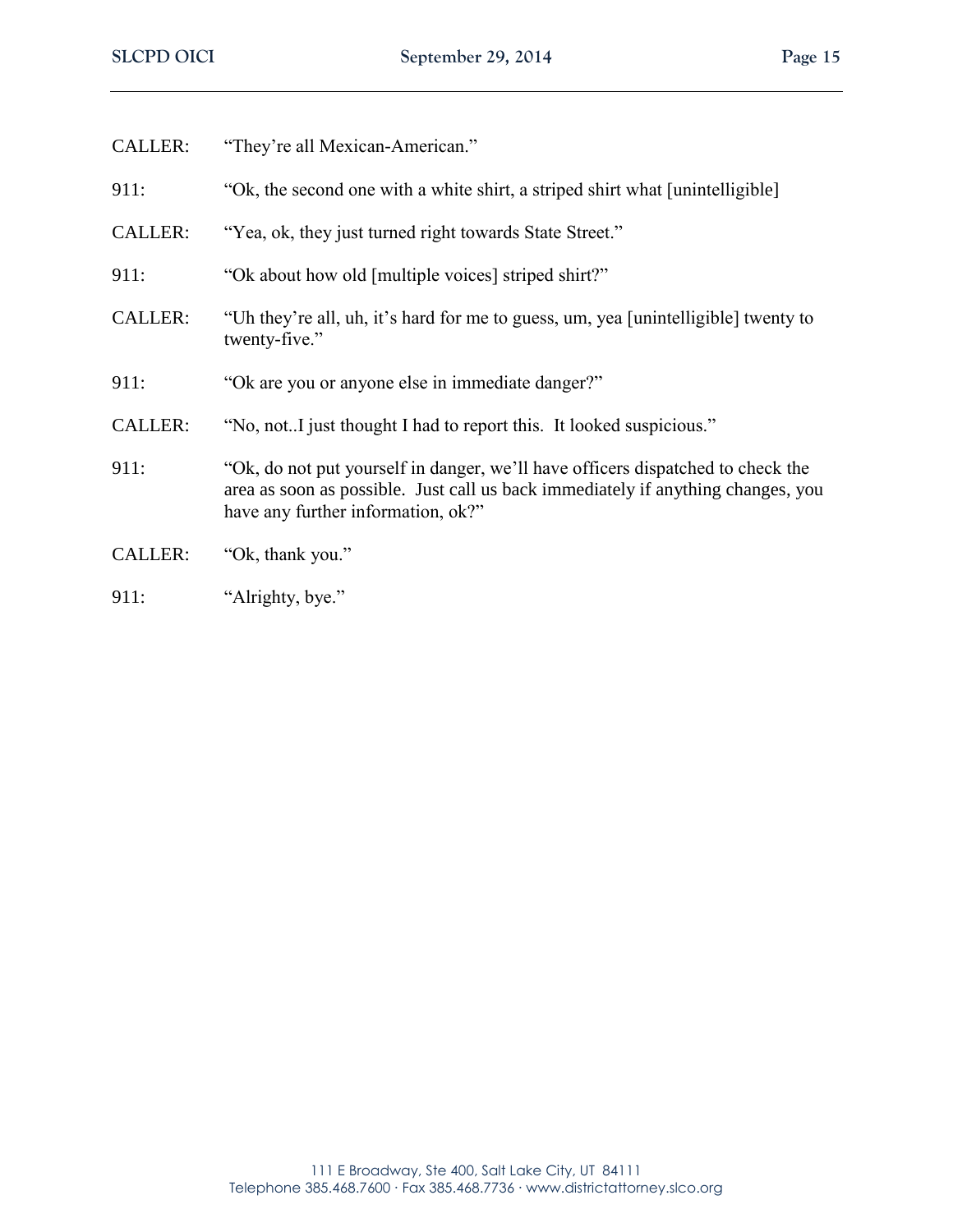# **APPENDIX B**

| ٠ |   |    |
|---|---|----|
| I | ٠ | ۰. |
|   |   |    |

- Det. Hermansen: Um, can you tell me the details of the call, ah, you were sent on, on August 11th?
- Bron Cruz: (Inhales) Yeah. Um, (pause) I was, ah, (pause) it was a man with a gun. I was, ah, 24 South and 50 East. And I was headed east bound. I was gonna go see Blake over at Westminster College.

 It was just a simple theft investigation. Um, and it was a, a Triple B came over the air. And it's, we know that to be a priority call in progress.

- Det. Hermansen: Hmm Hmm.
- Bron Cruz: Dispatch said that it was a (pause) man with a gun and (pause) um, said that, ah, a group of males someone, one of them had a hand gun that he brandished. And a caller called in and made this complaint. Um, on 911. Um, I was right there. I was in the area. Call came out at 21st South and 2nd East. Just a couple blocks west of me.

Um, and so I turned around and I called "in the area," um, and I knew when I turned around that I was gonna run into, into these guys that; they gave, ah, two descriptions. (Paper shuffling) (pause). And it was very distinctive descriptions, I remember that.

One had striped pants. Were both males. Well, (pause) and they gave two descriptions; both males. One of them had striped pants. Um, and the other one had a red shirt.

 Um, and again, for what we do, um, that's pretty distinctive, ah, description. Especially to be so close in the area. I, like I said, I turned around just being a couple blocks away there was no doubt that, that I was gonna run into these guys.

Um, I flipped around and, ah, and I saw them. There they were. They were on the south side of the street I first saw them at, about 150 East, 21st South. And there were three of them. They were all together. (Sniffs) And they were walking west-bound. (Sniffs) Um, (pause) soon as I saw them I took off my seat belt, just out of training and practice.

Um, and I knew that I wasn't gonna stop these guys by myself or try to. Um, because I believed, I had ever reason to believe um, there was a gun involved. And that's what I was told. That's what our caller told us. Um, I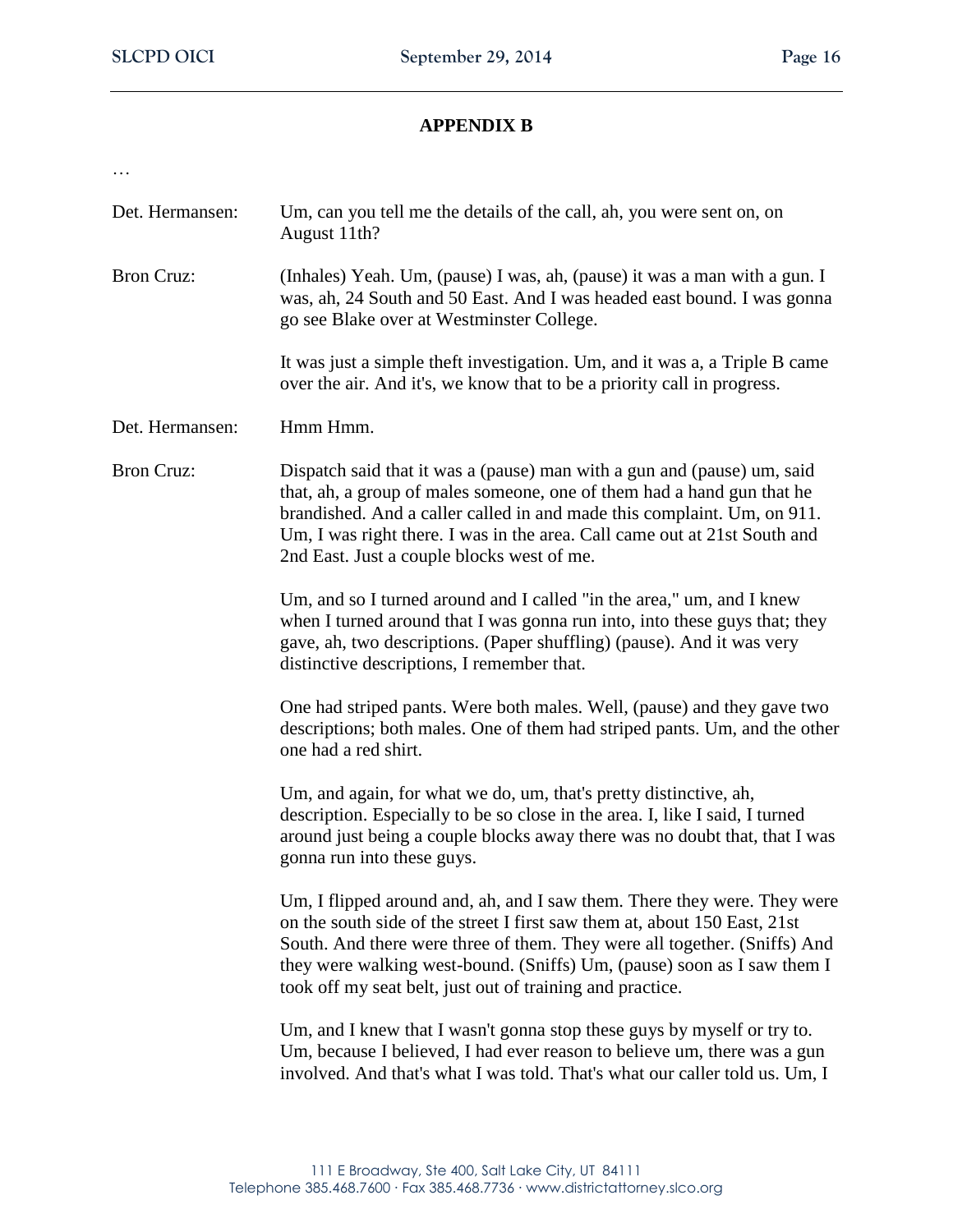called out, I said, "I have eyes on them and I'm staging the area till I get some more units here."

(Pause) They're, everyone else was tied up. (Pause) Downs' cleared. He said, he said, um, "Come help you out?" Then Glue said, I don't, (mumbled), you know, I'm not real good at pronouncing his name so like we would call him Glue. (Sniffs) And he said, "You want some help?"

(Pause) I said, "Yeah." (Pause) "Come." So they were both in route and I just staged, staged back. Sorry. Staged back, about a block, so I kept eyes on them. (Sniffs) I don't believe they saw me but I don't know. Then they continued to walk (sniffs) as described. West bound on the south side of the street 21st south.

(Pause) Um, they were all together. They remained together that whole time. Um, (pause) they made it to 21st South and State Street, where they proceeded to cross the street. At this point I had traveled west-bound through the intersection and ah, pulled into this Subway parking lot that was just ah, just north across the 7-11, where I staged right there and continued to keep eyes on them.

(Pause) Um, and, ah, when they were in the crosswalk, cause they were crossing the street I noticed that, ah, (pause) (sniff) so I gave the two descriptions. The third one, the third description was a male and was white in a white shirt. And he had jeans; all had jeans on, I believe. Except those striped pants I'm not sure what those were.

Um, and they all three pro- proceeded to cross the street, west-bound. In the crosswalk. (Sniffs) Um, and the, the, male in the white shirt, he stopped and he went up to a car that was stopped there at the red light, traveling; would have been traveling north bound.

 And he went to the driver's side and did some kind of hand, hand, I don't know if it was a greeting. I don't know if they were exchange- I don't know what it was. I couldn't see that well.

Um, but I thought that was kinda odd. I didn't know if it was a disturbance. If he was harassing the driver? Um, but the other two kinda were just throwing their hands in the air. Kinda making a big scene. Um, talking, maybe yelling just looked like a distraction or a scene.

Um, and that, lasted, you know five, ten seconds. I don't know and then they continued to walk across the; finish walking across the street. Um, and they cut a, through the parking lot of the 7-11. And, ah, and I saw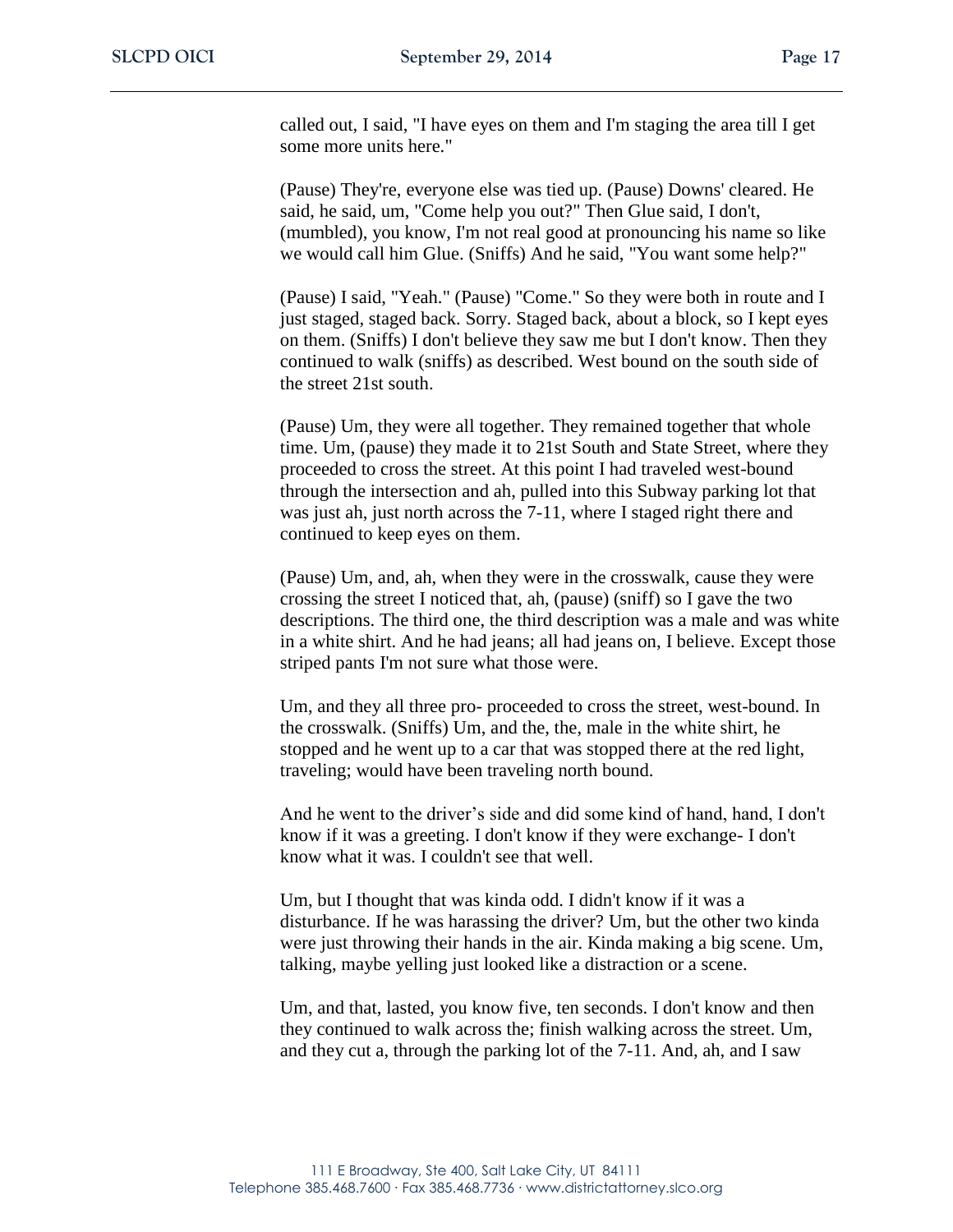them heading towards the 7-11 and soon as they were heading into the 7- 11 my other two officers called "in the area."

And, ah, Glue said, "I'll stage," ah, he says, "We're not gonna, you know they're going in the 7-11 um, we need to stop them. We'll stop them when they come out." You know, we're not gonna, we're not gonna go after them in the 7-11. It's not smart.

Um, so, again, I was still parked across the street in the Subway parking lot. And Downs came over right next to me. (Sniffs) And Glue staged west bound like he had said. Um, and I called out their descriptions over the air for them. I said, "You know, we have one in, one in stripes, ah, pants. One in a red shirt. And the third one had the white shirt."

They were together the whole time. (Paper shuffling) They never split up. (Pause) Um, and together they walked in the 7-11 and my car was facing them, across the street and down. So this was just to my left. And then we rolled down our windows and we talked about how man, we really hope those guys don't rob the store. Um, and, ah, probably a minute or two they were inside. And just like they had walked in together, they walked out.

(Pause) (sniffs) They walked out together. And I said on the air, I said, "They're coming out." And Downs and I both went across the street (sniffs). I anticipated I, I had the south position and for reasons I can't explain Downs; he said, "I'm going out back."

 Um, as these three just walked straight out into the parking lot. (Sniffs) Um, and so he just kept driving. (Pause) (Choked up) He drove around the building but I felt, felt good when I saw Glue. He pulled up, and kinda pulled up on a V right in front of them.

And we initiated our lights (sniffs) (emotional) turned on our emergency lights and when we did that (pause) for a split second I felt a little bit better about the situation. Cause ah, we stopped the car. We turned on our lights. Got out of my car and when we did that the two; man in the striped sh- pants and the man, I think he was in the middle, with the red shirt, they both, I mean, all three of them looked at us.

But what eased tensions in my mind, slightly just because they all lined up perfectly for us. They were all perfectly lined up and that made me feel so good inside. All their hands were just down at their sides. I could see their hands and the tension just, I just felt it go down for a split second. They're perfectly lined up like I wouldn't have lined them up better myself. Just one, two, three right in a row. West, east to west.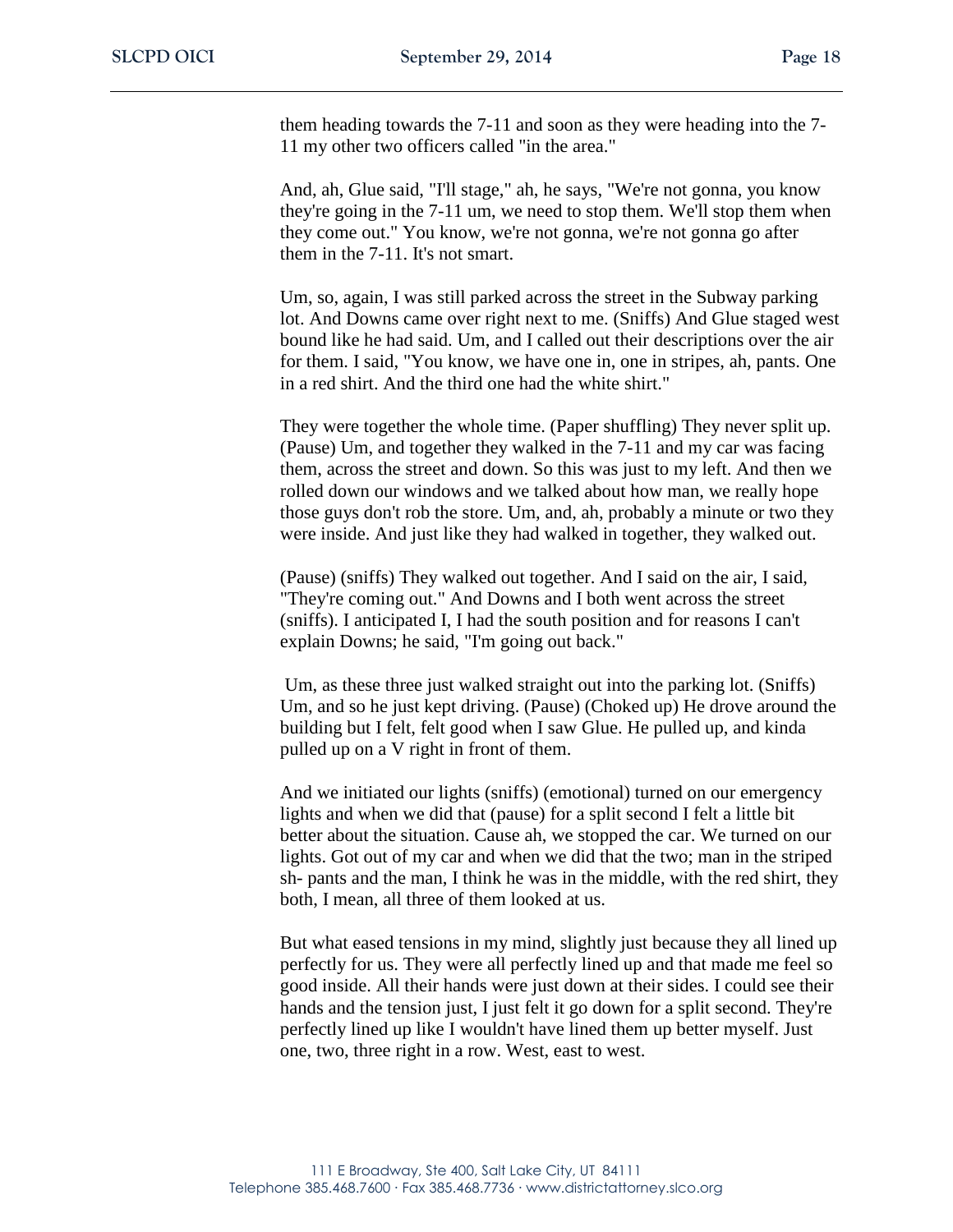I could see their hands. I got out of my car and, ah, I didn't have my gun drawn when I got out of the car. I didn't. Um, and the two; striped pants and red shirt they both put their hands up. When I got out of my car we said, "Stop." That's all we said. That's all I said was, "Stop."

And it scared the crap out of me when those two raised their hands. Like, they knew a gun or weapon was involved, that's the only time they do that. They never put their hands up like that. Those two put their hands straight up in the air and that confirmed to me, even more, there was a gun involved.

Those two, those two; striped pants and red shirt, they both put their hands up in the air. And all I said was, "Stop." And when, simultaneously, when they put their hands in the air? White shirt, suspect in the white shirt? He looks right at me for a split second he turned around and he starts walking off.

Um, and, ah, that wasn't the bad part. The bad part was his hands, his hands disappeared. That was when I knew something was gonna go bad. Um, cause he looked right at me, um, with complete, total defiance in his eyes. Um, and when his hands disappeared that's when I drew my gun. Because I knew his hands, they were like this through his waistband.

(Pause) And the way he looked at me? And then turned around? There was no doubt in my mind what he was doing with his hands. Um, (pause) and it scared me even more that he wasn't running away. (Exhales) He wasn't trying to run away. He was buying time. He was buying time and he was creating distance. That's all he was doing. Very calmly walked away. With his hands right in his waist band.

(Sniffs) And, ah, one-hundred-percent of my intention at that point after I saw who was compliant and the actions of the male in the white shirt? 100% of my attention went to the male in the white shirt. For better or worse probably. I wish I had another couple guys to watch those other two but their eyes looked harmless. And their compliance and with, my attention was focused on the male in the white shirt.

Again, I had drawn my gun as soon as his hands disappeared. And I started yelling at him. As loud as I could. As loud as I could I said, "Let me see your hands." With the most, as much seriousness as I could. Serious and as loud as I could I yelled at him and I said, "Let me see your hands."

And I was 100%, 100% convinced when I saw him turn around that it was gonna be a gunfight. (Emotional) I knew he had that gun that he'd be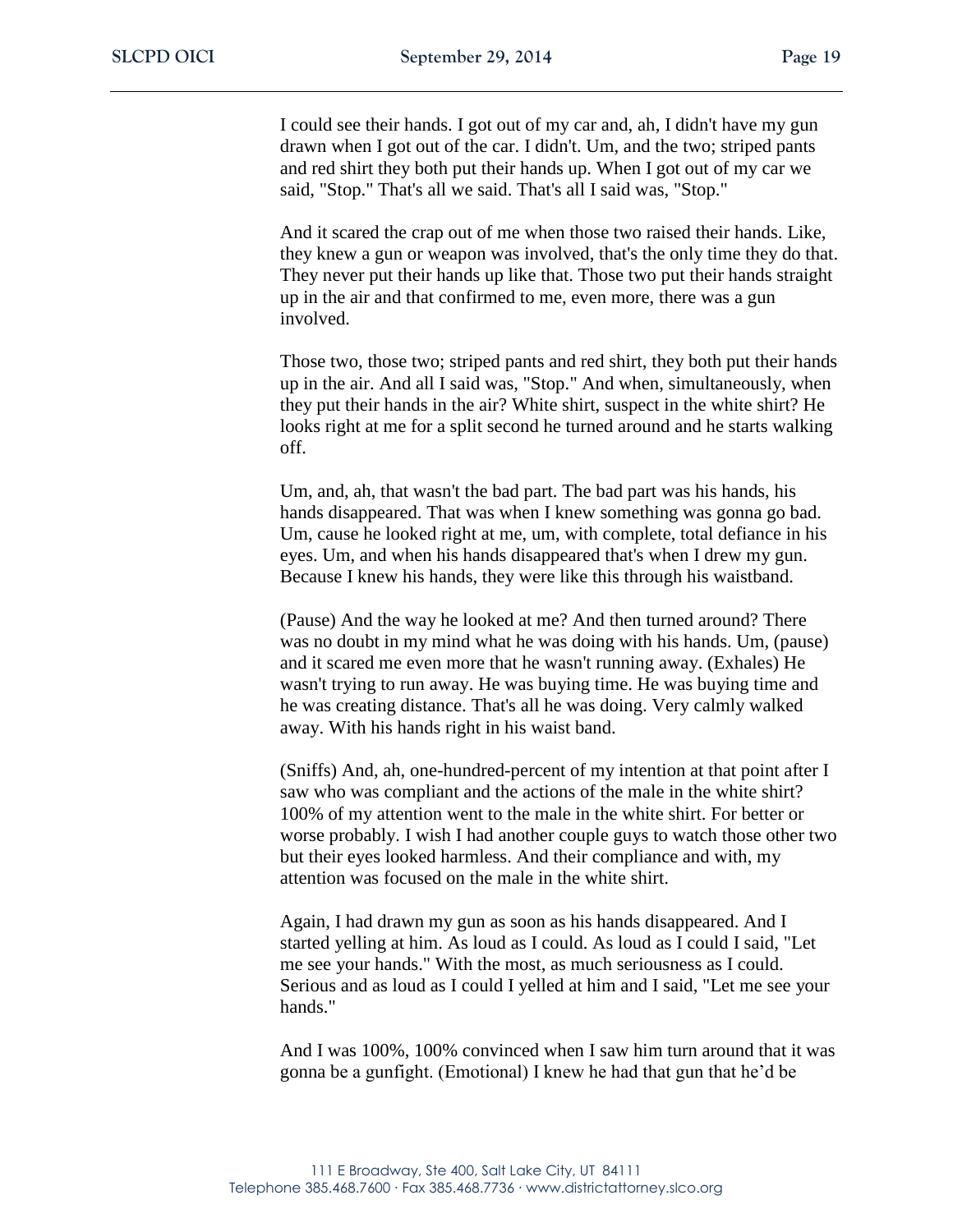trying to kill us. (Pause) But I wasn't about to shoot him in the back. I wasn't about to. So I wanted to know. I wanted us both to know (paper shuffling) we both knew what was going on in that situation right there.

He kept walking and I paced after him. Just kept, kept distance. My gun was trained on him. Standard Apps. (Emotional) Um, and he continued. His hands, completely non-responsive. Non-responsive. I heard Glue, five to seven feet off to my right I could see him in my peripheral. He was yelling at him, too. "Show us your hands. Stop. Show us your hands."

Um, and he turned around. He didn't stop. He never stopped. He turned around. Um, and it was only worse because his hands (sniff) they were dove in his pants. They were just completely wrist-deep in his pants. He wasn't pulling up his pants. He wasn't in his pockets. He was completely wrist-deep in his pants and he wasn't just warming up his pants, his hands on a cold day. Wasn't even cold.

Um, he wasn't just hiding his hands. He was, he was digging at something. He was manipulating something. I knew there was a gun in those pants. And, ah, at that point I mean, my gun I've had it, center-massed, trained on him and I was yelling at him and he was looking directly at me, directly at my eyes. And I looked directly in his eyes. And he looked at me like, "You're not gonna. You're not gonna stop me." Um, "And I'm gonna kill you guys."

And I, I think he said something. I don't remember what he was saying. He was yelling, "You make me." Or, "You can't make me," or some crap. I, I can't remember. But we yelled at him. I yelled at him with every, as loud as I could, "Let me see your hands. Let me see your hands." And he looked down the barrel of my gun. It just felt like an eternity. Um, and he, he didn't. He kept digging. He kept digging. Digging. Manipulating something in his pants.

(Sniffs) And I knew (exhales) he, he was ju-; he'd already made up his mind and he just (sniffs) (pause) I was just giving him time to just kill one of us. Um, don't know if the gun was caught or if it was falling down? Or I, I don't know. He was taking off the safety? I don't know what he was manipulating something.

It was, this was something that the scenario we'd gone over dozens of times in training. You know, you have reasonable belief that somebody's armed and you can, can't the hands? We were taught the hands are what kill you. (Emotional) (Pause)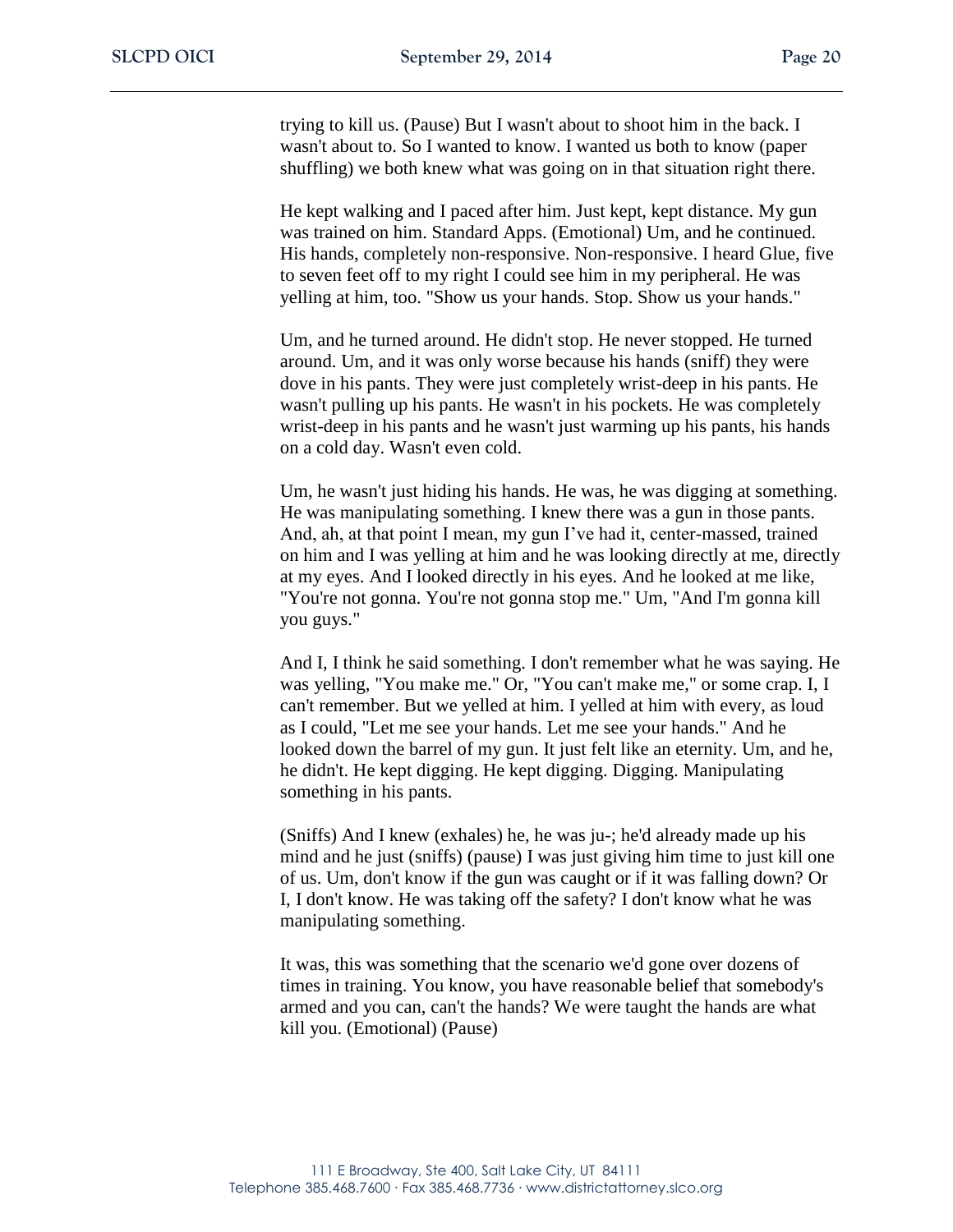And I knew that was a deadly force situation. No doubt in my mind. (mic moving sounds) no doubt in my mind. I needed to see his damn hands. I couldn't take the chance of him shooting my officer or shooting me. (Emotional)

And, ah, and after I yelled at him for what felt like an eternity with my gun trained right on him he did nothing but keep digging at that gun in his pants or whatever the hell it was. Without any hesitation. Without any reservation in the world I fired at him. And I would have kept firing until that deadly threat stopped. Fired off two rounds. One after the other and he fell.

I heard Glue yell at me, "He's digging for something." And he was digging for something. And I was convinced. I was convinced that I just that we just saved our own lives. I went directly over to him. The first thing I did was handcuff him. I handcuffed him up. And I didn't know if he was dead or alive. And I knew he was a threat.

Um, as soon as I handcuffed him I was on a knee right next to him and there was a lot of blood. Got on my pants and my shoes and my hands. And I looked over, I looked back. Glue was just off to my right like he had stayed the whole time and I looked back and Downs was over with the other two and they were still over there. Still over there, like there's just being compliant. They hadn't moved.

And Downs was yelling at them. "Where's the gun? Where's the gun?" Um, (pause) and, ah, (sniffs). Oh, sorry I missed. I called "Shots fired," right after I, I shot those shots. Called "shots fired." Probably should have said more than that cause I'm sure I scared the hell out of my sergeant and everyone else.

(Sniffs) But all I could feel I had time for was "shots fired." And I ran over to him. I handcuffed him. Um, and he lost a lot of blood. Um, I laid him up on his side. He was bleeding out of his mouth, bleeding out of his stomach. I looked up his shirt, I frisked him just real, just s-s-s-so, I mean, just so quick. There was a lot of blood.

I frisked his waist band and I couldn't feel a gun. Again, I didn't if it had fallen down his pants. I didn't know what the hell but I just for a few seconds I frisked him and I didn't feel a gun. Um, pulled up his shirt and his right abdomen about; gunshot wound was bleeding pretty bad.

 And it, so I got on my gloves out to get them out of the way. I carry a quit clot with me and I tried to do some first aid on him. I called out for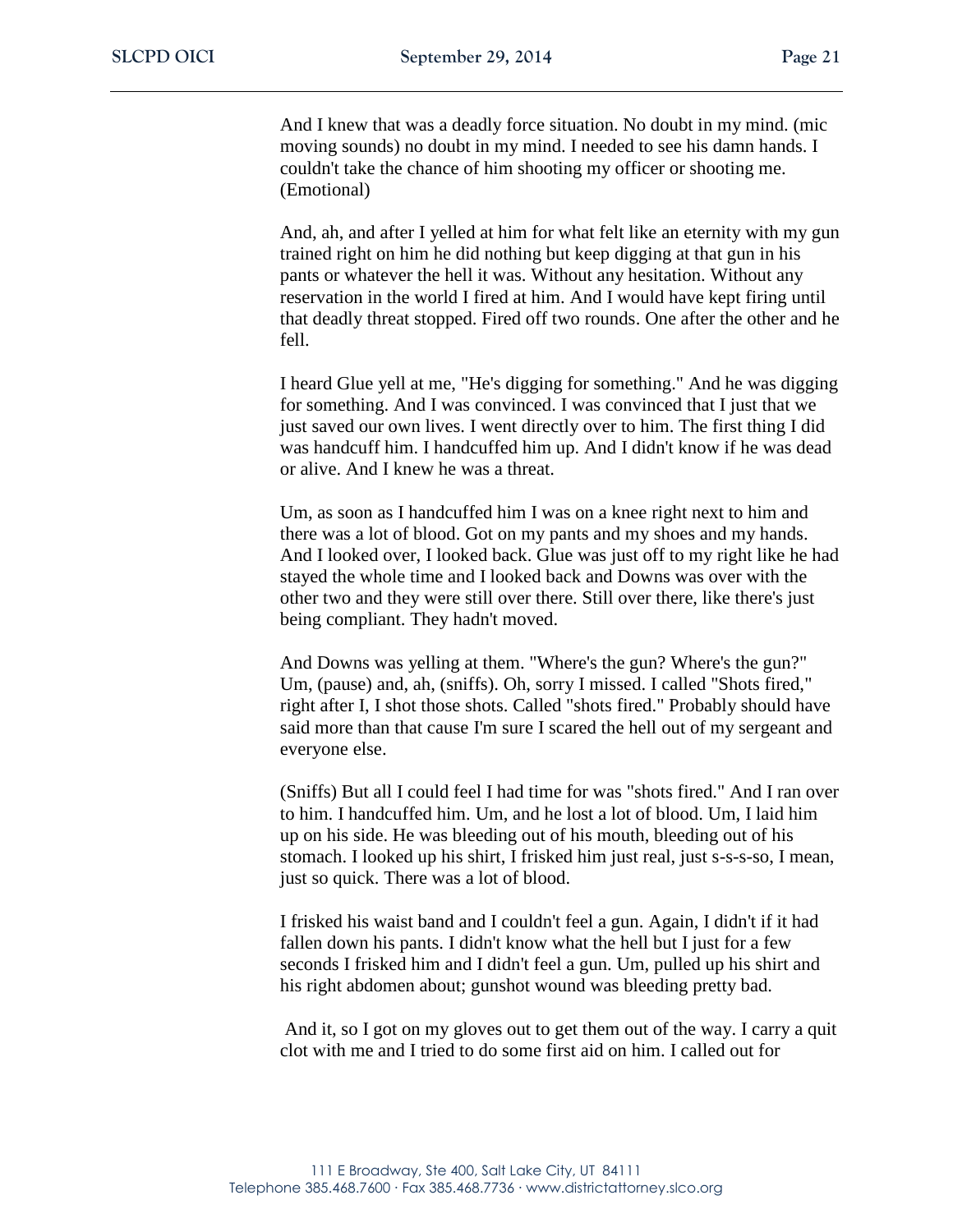medical. I mean right when I, right when I shot him, that was probably the second traffic I had. After "shots fired."

You know. "Hey, we have medical here. We need medical here, now. He's not conscious. He's not breathing." (Sniffs) And they felt like they took an eternity but I held that quit clot on that wound. I just saw the one, originally. The one on his abdomen; the gun shot.

Um, and I couldn't feel a pulse and he didn't look like he was breathing. I think he was dead instantly. If not, within a minute. And the troops started showing up and everybody started helping, taking a role. Um, (pause) I, ah, (pause) pull up his shirt a little bit more. Downs came over and he was like, "Well, you know I mean how, how many did you fire?"

Um and I was like, "There were two shots. I know there were just two shots." And he wanted to make sure they were both on him and I pulled up his shirt a little bit more and one was in the middle of his chest and that one wasn't bleeding though. I tried talking to him and you know, "Hey, stick with me. Stick with me, man."

Um, I didn't want that kid to die. Um, but he was non-responsive there was no response. There was nothing. Um, medical showed up. My sergeant got there. She pulled me away and she said, "Hey, you know, we're gonna get you out of here. You know, don't do anything." I had blood, his blood all over my hands; trying to stop the bleeding. Maybe lifting up his shirt for the wounds.

Um, (pause) and, ah, and that was it. He laid there and I got transported over to the station. Everybody else took over. My car stayed there. (Sniffs) Yeah. That was about it.

…

| Det. Hermansen:   | Um, what did the complainant describe as far as the gun or the, the<br>suspects?                                                        |
|-------------------|-----------------------------------------------------------------------------------------------------------------------------------------|
| <b>Bron Cruz:</b> | Um, again, there were two descriptions. Um, I asked and they left that part<br>out. I asked if we knew, if anyone knew who had the gun. |
| Det. Hermansen:   | Hmm.                                                                                                                                    |
| <b>Bron Cruz:</b> | And dispatch said "No, we don't know."                                                                                                  |
| Det. Hermansen:   | So it could have been any one of them?                                                                                                  |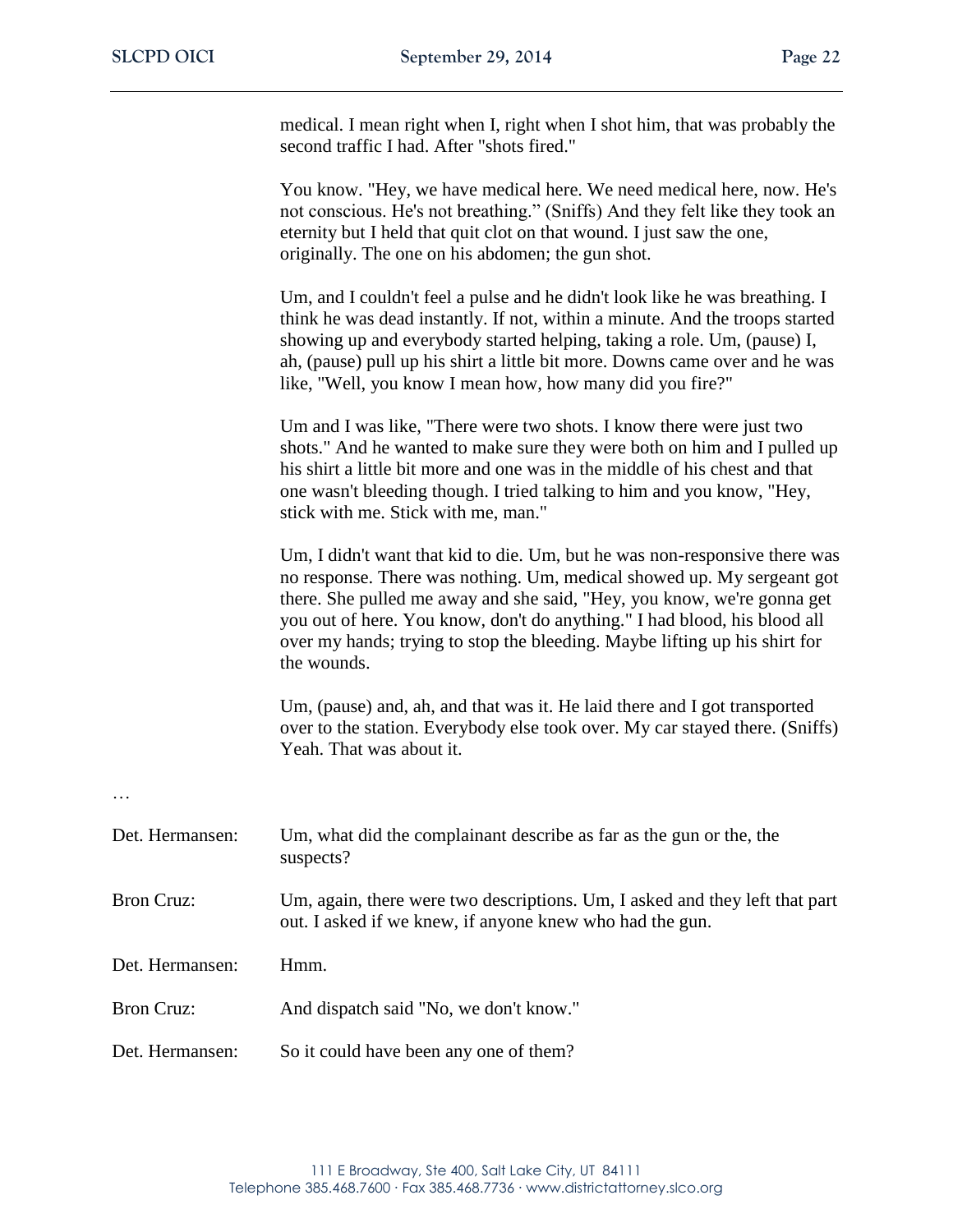| <b>Bron Cruz:</b> | It could have been any of the three.                                                                                                                                                                                                                                                                                                                                                                                         |
|-------------------|------------------------------------------------------------------------------------------------------------------------------------------------------------------------------------------------------------------------------------------------------------------------------------------------------------------------------------------------------------------------------------------------------------------------------|
| Det. Hermansen:   | Okay.                                                                                                                                                                                                                                                                                                                                                                                                                        |
|                   |                                                                                                                                                                                                                                                                                                                                                                                                                              |
| Det. Hermansen:   | Um, you said on first contact two of them complied. Put their hands up<br>just when you said the word, "Stop"?                                                                                                                                                                                                                                                                                                               |
| <b>Bron Cruz:</b> | Yes.                                                                                                                                                                                                                                                                                                                                                                                                                         |
| Det. Hermansen:   | But the third one looked at you- in the white shirt?                                                                                                                                                                                                                                                                                                                                                                         |
| <b>Bron Cruz:</b> | In the white shirt.                                                                                                                                                                                                                                                                                                                                                                                                          |
| Det. Hermansen:   | And he kept walking?                                                                                                                                                                                                                                                                                                                                                                                                         |
| <b>Bron Cruz:</b> | He looked directly at me and ah, he turned around and walked off with<br>and his hands, his hands is what, his hands is what did it.                                                                                                                                                                                                                                                                                         |
| Det. Hermansen:   | You said that he, ah, looked at you with defiance?                                                                                                                                                                                                                                                                                                                                                                           |
| <b>Bron Cruz:</b> | Yeah. He looked at me like, ah, he, I mean I don't know how to explain it.<br>Um, you know, but you can tell when you look into somebody's eyes<br>when you're working with them. Um, that's when you know it's, it's, it's<br>ah, it's one of the clues that we have when we're dealing with people.                                                                                                                        |
|                   | Um, their eyes can tell you a lot. Um, and his eyes were just complete just<br>100% defiance. He had this, this, this look on his face like you know?<br>Like I, ah, hate? Um, um, and ah, like he was, he was not going to do<br>anything that I said. Um, and it was just a horrible feeling. Um, looking at<br>him. Having him, you know just the, it was just horrible. Just hate,<br>defiance, that he had in his eyes. |
| Det. Hermansen:   | And you've seen this kinda look before you're saying with, with work-<br>related circumstances?                                                                                                                                                                                                                                                                                                                              |
| <b>Bron Cruz:</b> | I've seen, ah, I don't know that I've seen it like that. I mean, I've seen a<br>type of it before. I've seen it when people aren't gonna comply and they<br>look at you like, "I'll fight you first."                                                                                                                                                                                                                        |
| Det. Hermansen:   | Hmm Hmm.                                                                                                                                                                                                                                                                                                                                                                                                                     |
| <b>Bron Cruz:</b> | "I'll do whatever I need to do but you're not, you're not taking me down."                                                                                                                                                                                                                                                                                                                                                   |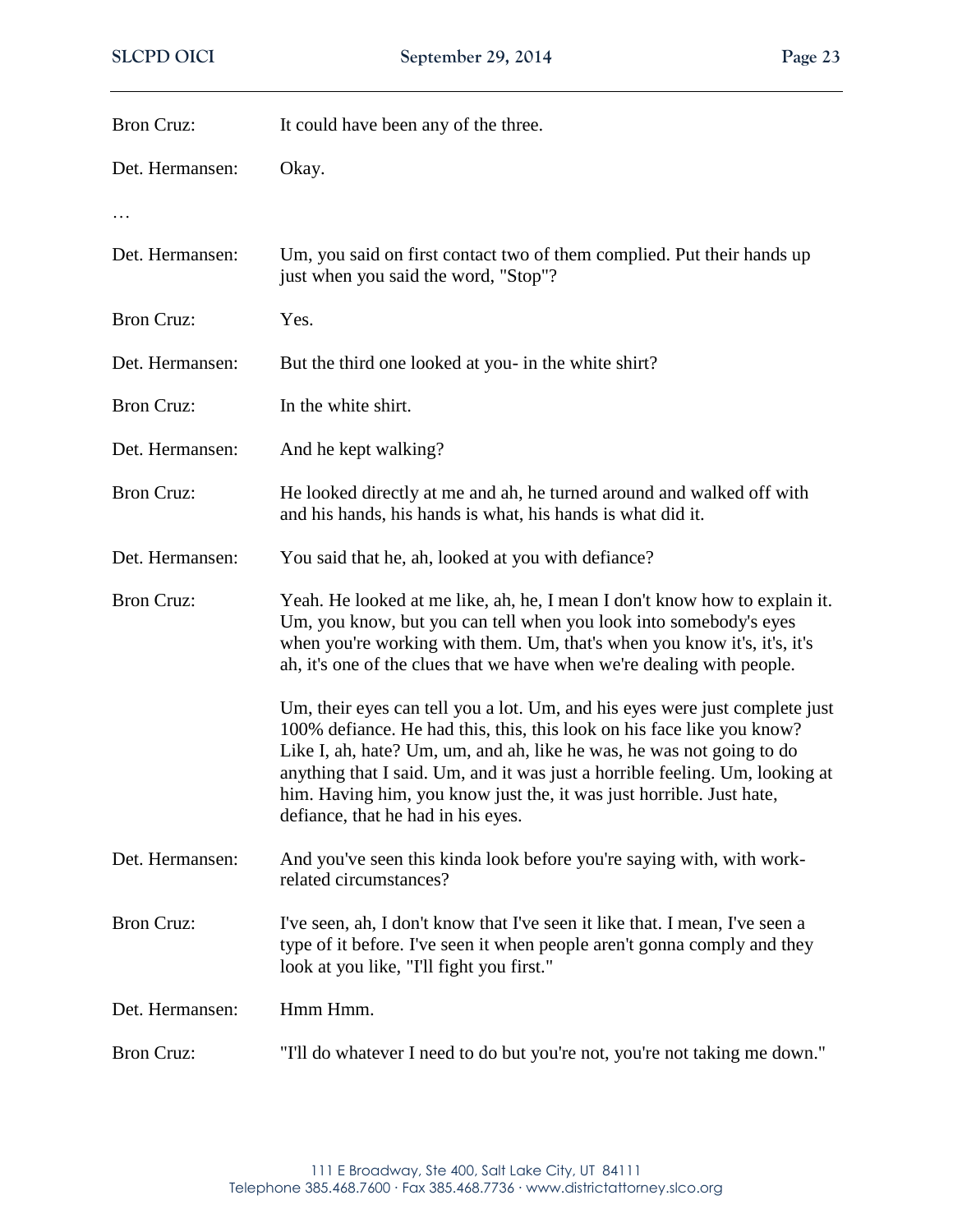| Det. Hermansen:   | Okay.                                                                                                                                                                                                                                                                                                        |  |
|-------------------|--------------------------------------------------------------------------------------------------------------------------------------------------------------------------------------------------------------------------------------------------------------------------------------------------------------|--|
| <b>Bron Cruz:</b> | Um, and, and that's, yeah, it was an extreme version of that.                                                                                                                                                                                                                                                |  |
| Det. Hermansen:   | Did the male say anything to you? The one in the white shirt, at that point?                                                                                                                                                                                                                                 |  |
| <b>Bron Cruz:</b> | Um, when I, the only (pause) (exhales) I remember him talking as he was<br>facing me. I don't, I can't remember if he was face, I, when he was walking<br>away um, I remember him saying, um, I don't remember exactly what he<br>was saying.                                                                |  |
|                   | Something, though, to the effect of, "You can't make me," or "Make me."<br>Or, I was yelling at him this whole time. I wasn't terribly um, you know. I,<br>I was just yelling at him. You know, non-stop. "Just show me your hands,"<br>and "Stop."                                                          |  |
|                   |                                                                                                                                                                                                                                                                                                              |  |
| Det. Hermansen:   | Okay. Um, as he starts to walk away you described he, he starts putting his<br>hands in his pants. Can you show that action to me?                                                                                                                                                                           |  |
| <b>Bron Cruz:</b> | Yep. As he started to walk away?                                                                                                                                                                                                                                                                             |  |
| Det. Hermansen:   | Yeah.                                                                                                                                                                                                                                                                                                        |  |
| <b>Bron Cruz:</b> | So, the other two put their hands out, just like this. Um, and, and without<br>any, without any prompting that, this is what they did. Which, again, was<br>very, it was even more concerning. Ah, because people don't do this when<br>we contact them unless we believe they have a gun. Or they're armed. |  |
|                   | Um, and as soon as they did that it was pretty much simultaneous in my<br>mind. They did this and again, he looked dead at me and I looked dead at<br>him and as soon as they did that he turns around and this is what I see.                                                                               |  |
| Det. Hermansen:   | Okay.                                                                                                                                                                                                                                                                                                        |  |
| <b>Bron Cruz:</b> | So his hands, I mean I can see they're going. I see there is a waist band and<br>he's just walking away from me.                                                                                                                                                                                             |  |
| Det. Hermansen:   | And they were at his sides prior to that?                                                                                                                                                                                                                                                                    |  |
| <b>Bron Cruz:</b> | Yeah. They were at, all six hands were at the sides prior to that.                                                                                                                                                                                                                                           |  |
| Det. Hermansen:   | Okay. And nothing was in those hands at the time?                                                                                                                                                                                                                                                            |  |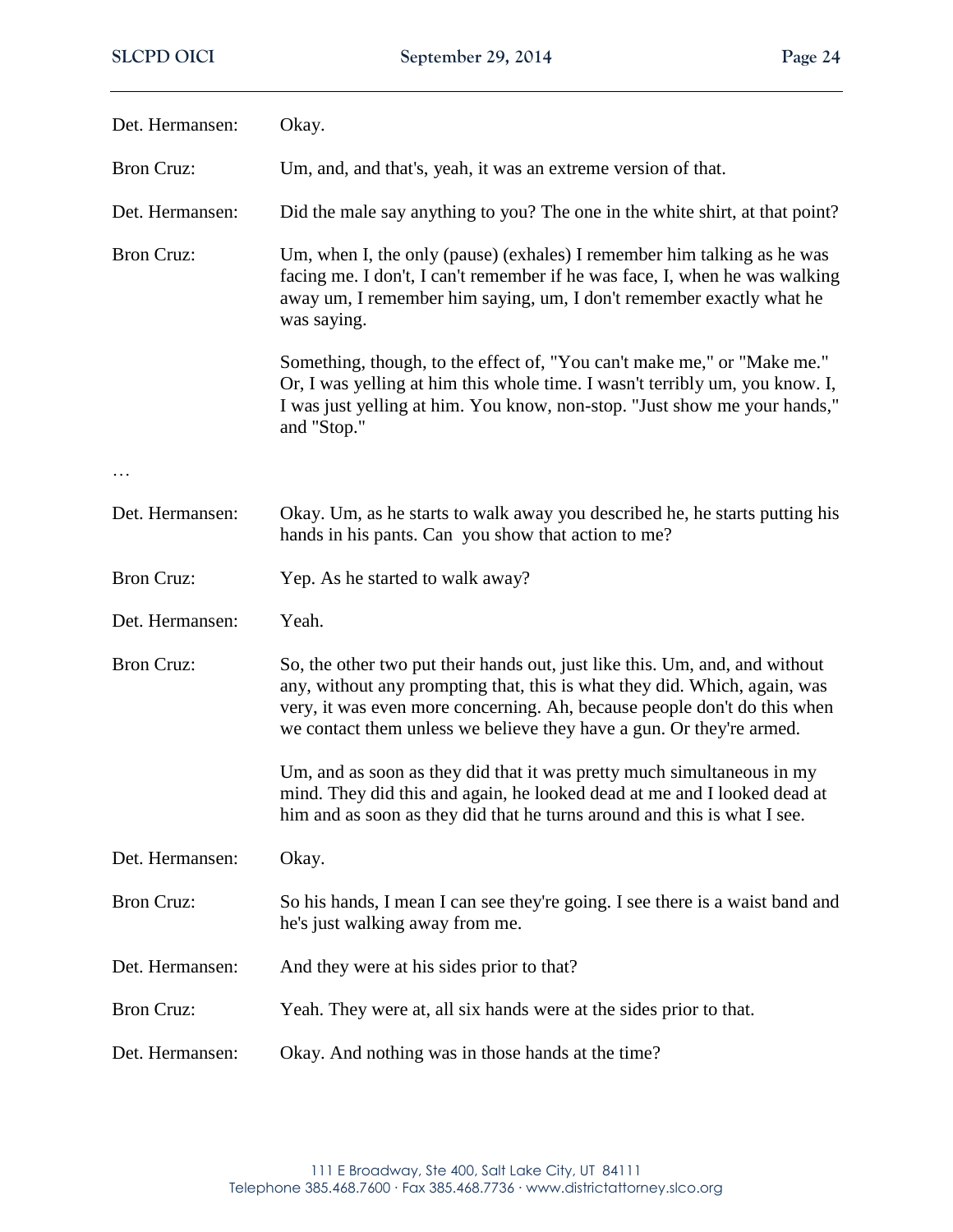| <b>Bron Cruz:</b> | No.                                                                                                                                                                                                                                                                                                                                                                                                     |  |
|-------------------|---------------------------------------------------------------------------------------------------------------------------------------------------------------------------------------------------------------------------------------------------------------------------------------------------------------------------------------------------------------------------------------------------------|--|
| Det. Hermansen:   | Okay. Um, as he makes them move the way you described it that indicates<br>to you that that's a problem? What does that mean to you as he puts his<br>hands in front of his waist band?                                                                                                                                                                                                                 |  |
| <b>Bron Cruz:</b> | It means everything to me because we had reasonable belief that there was<br>a gun involved. Um, that one of these three had a gun. And then that in<br>combination with the compliance level of compliance, when you turn and<br>walked away and he put his arms in his waist band which is where armed<br>individuals keep their guns the large majority of the time.                                 |  |
|                   | Um, like I said, I, there was no doubt in my mind that what, what, you<br>know, what he was trying to do at that point. Or what he was gonna do.<br>Um, I, I believed ah, ah, that he was, that he was in his waist band for a<br>gun.                                                                                                                                                                  |  |
| Det. Hermansen:   | Okay. Um, then he turns around to you and you actually see his hands in<br>his waist band. Can you show me that?                                                                                                                                                                                                                                                                                        |  |
| <b>Bron Cruz:</b> | Yeah. I can't, because my, my pants fit me and his were baggy.                                                                                                                                                                                                                                                                                                                                          |  |
| Det. Hermansen:   | Baggy?                                                                                                                                                                                                                                                                                                                                                                                                  |  |
| <b>Bron Cruz:</b> | Like they usually are with people that we deal with when they're<br>concealing things. But, ah, his hands were buried like this in his pants.<br>Buried.                                                                                                                                                                                                                                                |  |
| Det. Hermansen:   | Okay.                                                                                                                                                                                                                                                                                                                                                                                                   |  |
| <b>Bron Cruz:</b> | And like I said he's not just warming them up. I mean, you can see that<br>there's a difference between somebody just casually putting their hands<br>there because we work with people all the time and they're frequently um,<br>inadvertently, a lot of the times, putting their hands into places. In their<br>pockets, or wherever and, ah, so we see that a lot. And that's, that's one<br>thing. |  |
|                   | But when they're buried way, wrists deep and he's sh-you know, he's<br>clawing at something then he's this. This is what I see. This is what I see<br>in his baggy pants. This.                                                                                                                                                                                                                         |  |
| Det. Hermansen:   | Hmm Hmm.                                                                                                                                                                                                                                                                                                                                                                                                |  |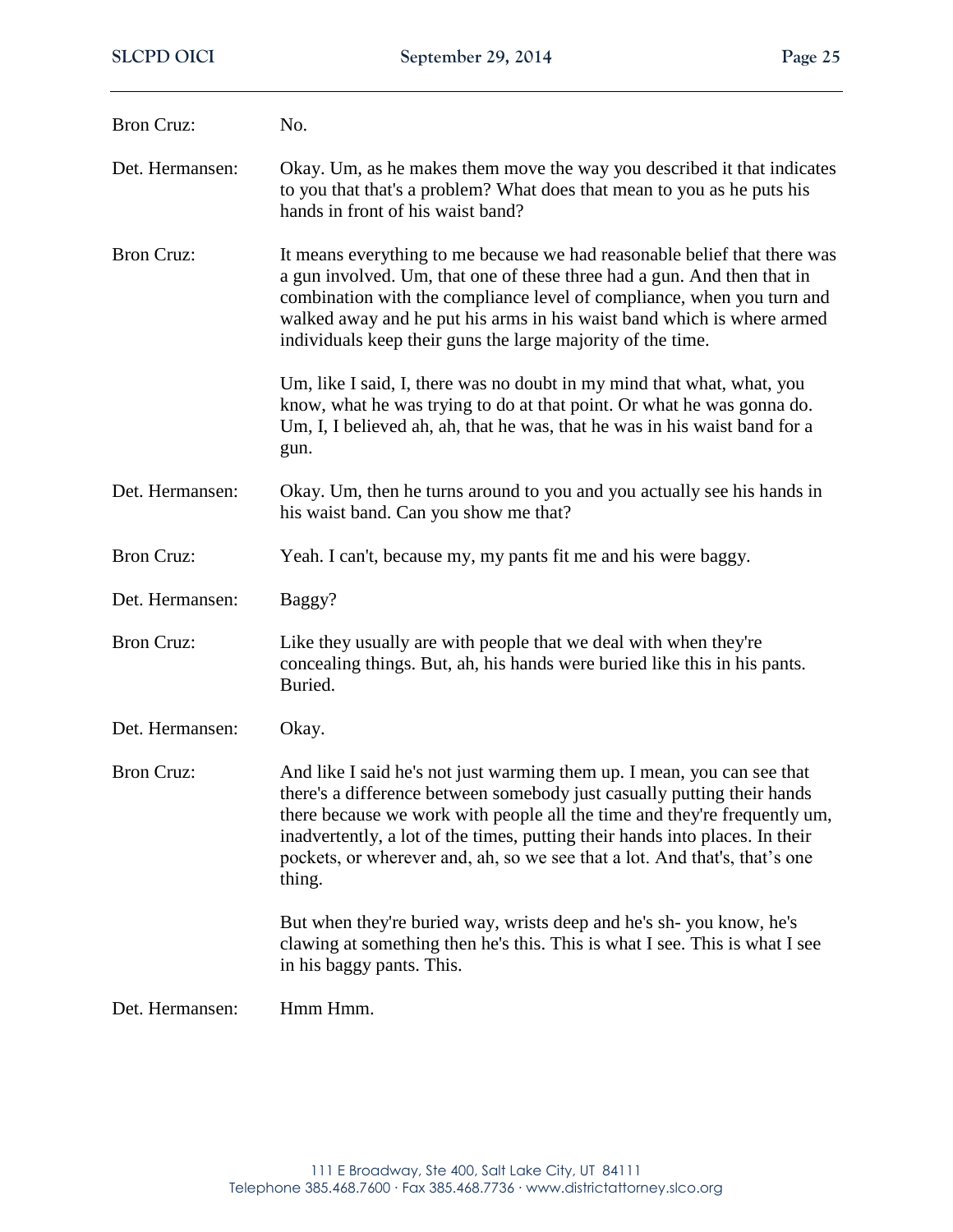| <b>Bron Cruz:</b> | They're not just sitting there. They're just digging, digging and he has this<br>look on his face like you know, "Come and get me. I'm gonna fricken kill<br>you."                                                                                                                                                      |
|-------------------|-------------------------------------------------------------------------------------------------------------------------------------------------------------------------------------------------------------------------------------------------------------------------------------------------------------------------|
| Det. Hermansen:   | Hmm Hmm.                                                                                                                                                                                                                                                                                                                |
| <b>Bron Cruz:</b> | That's what it was.                                                                                                                                                                                                                                                                                                     |
| Det. Hermansen:   | Um, (sniffs) through your training you, you've learned that that's a high<br>probability of where a weapon is?                                                                                                                                                                                                          |
| <b>Bron Cruz:</b> | Absolutely.                                                                                                                                                                                                                                                                                                             |
| Det. Hermansen:   | Ah, at the time ah, with the information that was given involving the call<br>the actions of him on the scene um, did you think that he might have had a<br>gun that could have caused the death or serious bodily injury to you or<br>anybody else involved at the scene?                                              |
| <b>Bron Cruz:</b> | I, I was 100% convinced with his actions, with the call, with the<br>information that we had in combination with his actions. The look on his<br>face and what he was doing I was 100% for w-w-w with him looking<br>down a barrel of my gun and me telling, "Sh-sh-show me," yelling at him<br>to "show me his hands." |
|                   | I was convinced, 100% there was nothing else he was doing. Nothing else<br>he could have been doing than getting a gun t-t-to try and kill one of us.<br>To try and kill somebody. Nothing else. There was zero; nothing else<br>made sense. Nothing else.                                                              |
| Det. Hermansen:   | And with that thought in mind, how (someone coughs) did it make you<br>feel?                                                                                                                                                                                                                                            |
| <b>Bron Cruz:</b> | I was scared to death. The last thought I had go through my mind when I<br>pulled the trigger; and I'll never forget this. Was ah, was that "I was too<br>late. I was too late." And because of that I was gonna get killed. Worse,<br>my officer was gonna get killed.                                                 |
| Det. Hermansen:   | Okay, and-                                                                                                                                                                                                                                                                                                              |
| <b>Bron Cruz:</b> | And that was the shittiest feeling.                                                                                                                                                                                                                                                                                     |
| Det. Hermansen:   | When you refer to that officer. Which one are you referring to?                                                                                                                                                                                                                                                         |
| <b>Bron Cruz:</b> | To Glue. Glue was right there.                                                                                                                                                                                                                                                                                          |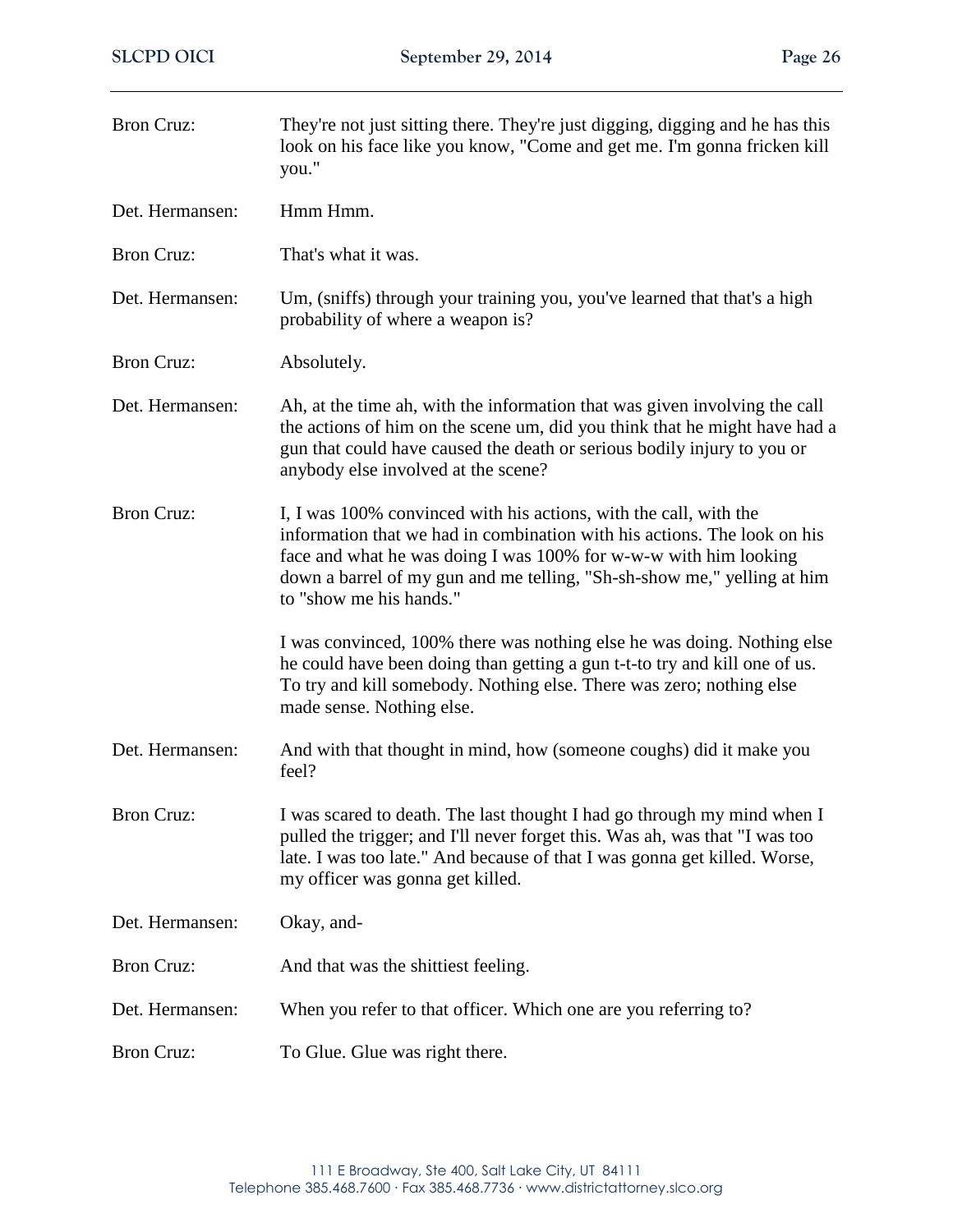| Det. Hermansen:   | Glue? Okay.                                                                                                                                                                                                |  |
|-------------------|------------------------------------------------------------------------------------------------------------------------------------------------------------------------------------------------------------|--|
| <b>Bron Cruz:</b> | And I was like, "I'm gonna get us killed."                                                                                                                                                                 |  |
| Det. Hermansen:   | You told me that you fired two shots.                                                                                                                                                                      |  |
| <b>Bron Cruz:</b> | Fired two shots.                                                                                                                                                                                           |  |
| Det. Hermansen:   | Um, and the reason you fired is because?                                                                                                                                                                   |  |
| <b>Bron Cruz:</b> | The reason I fired at him is because I, I was 100% convinced that he was<br>gonna try and kill us. (Sniffs)                                                                                                |  |
| Det. Hermansen:   | What weapon did you use?                                                                                                                                                                                   |  |
| <b>Bron Cruz:</b> | I would use my 9mm Glock 17. Full size. Semi-auto.                                                                                                                                                         |  |
| Det. Hermansen:   | Did anybody else shoot?                                                                                                                                                                                    |  |
| <b>Bron Cruz:</b> | No.                                                                                                                                                                                                        |  |
| Det. Hermansen:   | Ah, what position were you in at the time of the shooting? Or, or, in<br>relation to him? Um, how far away from him?                                                                                       |  |
| <b>Bron Cruz:</b> | I was probably m-m-10 to 12 feet, 12 to 15 feet away from him,<br>something like that would be my best guess. Ten to fifteen feet away from<br>him. Ah-                                                    |  |
| Det. Hermansen:   | How bout, ah, Glue? How far was he?                                                                                                                                                                        |  |
| <b>Bron Cruz:</b> | Um, he, he would have been the same distance. Again, five to seven feet<br>off to my right is where he would have been. But, but the, the, the- it was<br>about the same distance to the suspect. (Sniffs) |  |
| Det. Hermansen:   | Okay. Um, have you been able to view the video at all from your Axon?                                                                                                                                      |  |
| <b>Bron Cruz:</b> | No. I-                                                                                                                                                                                                     |  |
| Det. Hermansen:   | No?                                                                                                                                                                                                        |  |
| <b>Bron Cruz:</b> | I haven't viewed it. I didn't care to.                                                                                                                                                                     |  |

…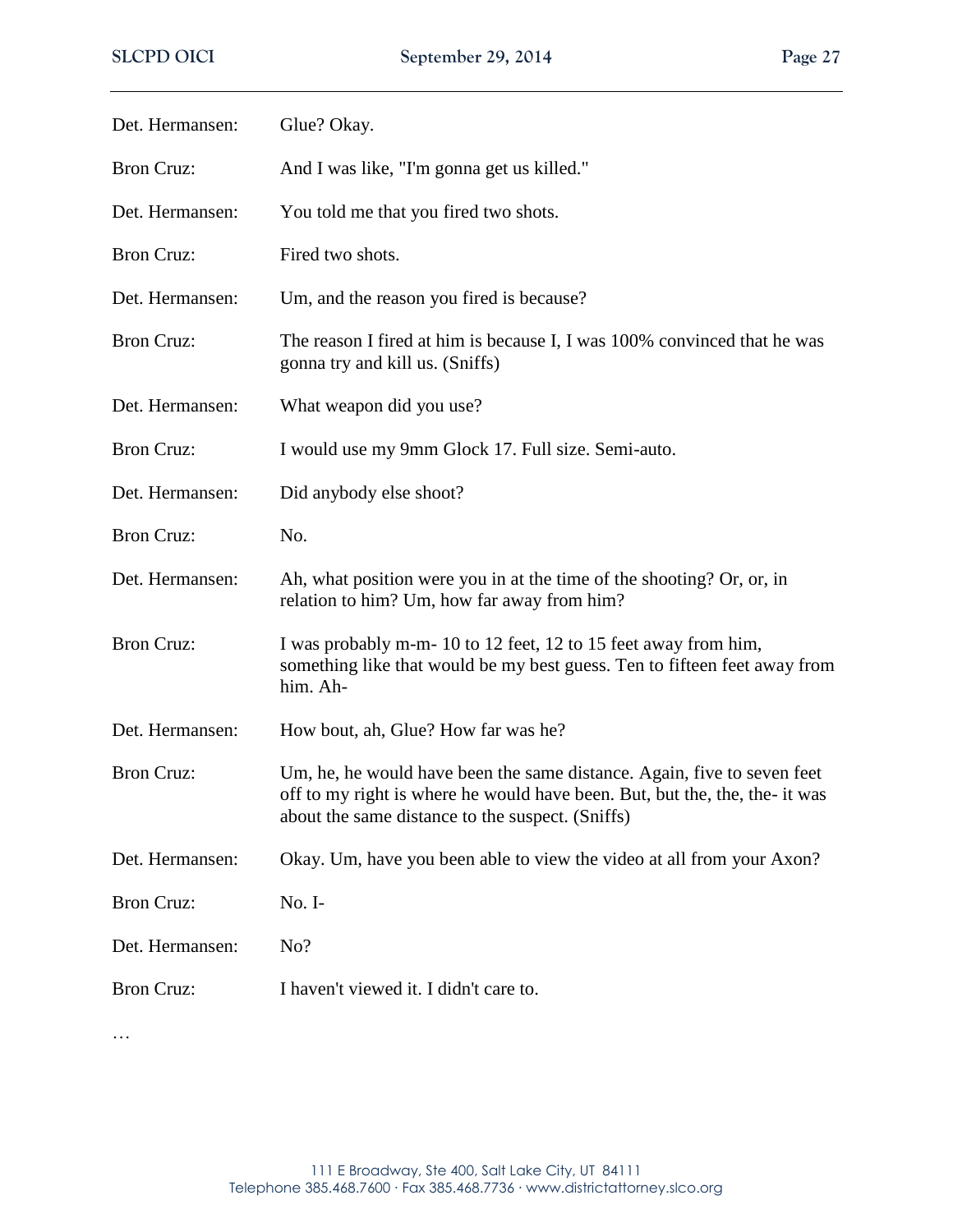| Det. Hermansen:   | Um, you said that the actions that he was doing was not even congruent<br>with pulling up pants?                                                                                                                                                                                  |
|-------------------|-----------------------------------------------------------------------------------------------------------------------------------------------------------------------------------------------------------------------------------------------------------------------------------|
| <b>Bron Cruz:</b> | Absolutely not. No. There was, there was no confusion.                                                                                                                                                                                                                            |
|                   |                                                                                                                                                                                                                                                                                   |
| Craig Hicken:     | Okay. Um, do you believe the suspect had any confusion as to what you<br>wanted him to do during this?                                                                                                                                                                            |
| <b>Bron Cruz:</b> | Absolutely not. (Rustling papers)                                                                                                                                                                                                                                                 |
| Craig Hicken:     | Do you believe the suspect heard you?                                                                                                                                                                                                                                             |
| <b>Bron Cruz:</b> | Yes. There's n- no doubt in my mind he heard me.                                                                                                                                                                                                                                  |
| Craig Hicken:     | Why do you say that?                                                                                                                                                                                                                                                              |
| <b>Bron Cruz:</b> | Well, he turned around.                                                                                                                                                                                                                                                           |
| Craig Hicken:     | Okay.                                                                                                                                                                                                                                                                             |
| <b>Bron Cruz:</b> | And he looked, he looked dead at me. And that's, you know, one of the<br>reasons I, I wanted to see his face. I didn't want there to be no confusion. I<br>didn't want to ever have to know what was going through his mind when I<br>was yelling at him with my gun in his face. |
|                   | Um, and there was, there was no doubt. When he stared at me and he, just<br>looked like he wanted to just kill me and he was, he kept digging for his<br>weapon.                                                                                                                  |
| Craig Hicken:     | Did, um, this individual have ear buds in or head phones on? Anything<br>like that?                                                                                                                                                                                               |
| <b>Bron Cruz:</b> | I never saw any during the whole time when I was kneeling down by him I<br>never once saw any kind of headphones. (Sniffs)                                                                                                                                                        |
| Craig Hicken:     | Okay. Did, the entire time did the suspect you mentioned he was<br>manipulating something within his waist band and his pants area did he<br>manipulate his shirt at all during this? Did you see anything like that?                                                             |